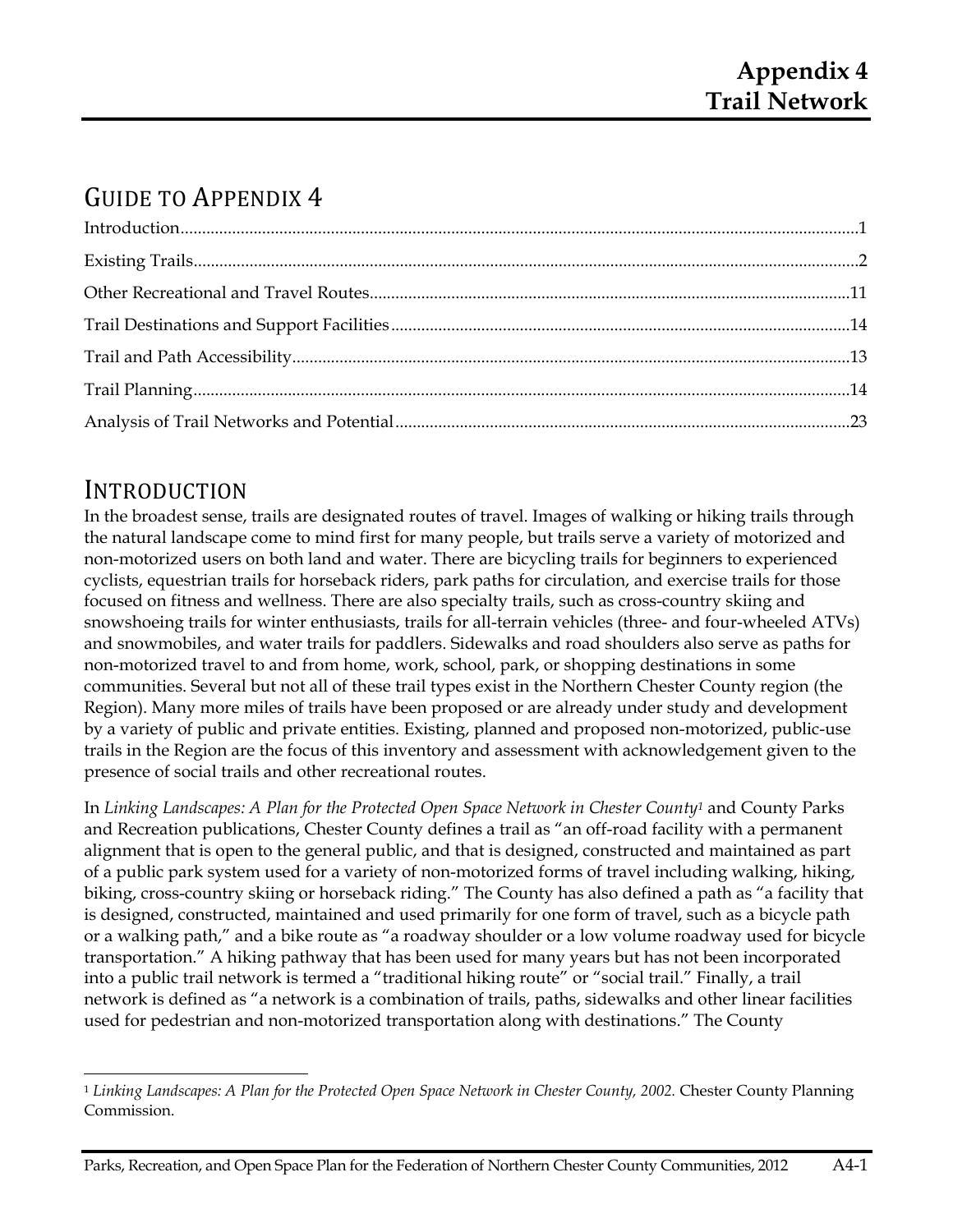emphasizes the importance of legally defensible definitions of term, particularly in municipal ordinances, to provide a sound foundation for trail network development.

The Chester County Trail Inventory is the most comprehensive source of public-use trail network data in the Region (the Region). The database was assembled by the Chester County Planning Commission to help implement *Landscapes 22*, to track the progress of and investment in trail development, and to aid in further trail planning. The database includes a variety of trail attributes: name, location, status, surface material, access, mileage, owner, maintainer, permitted users, ADA (Americans with Disabilities Act) accessibility, funding, and data source.

Additional trail information was gathered from municipal and regional planning documents, interviews with trail owners and developers, and recreation facility or provider Web sites. *Map 9, Trails*, illustrates available mapping for the emerging trail network in the Region.

# EXISTING TRAILS

The Chester County Trail Inventory shows 69 existing trails or trail segments totaling 60.3 miles in the Region. Additional named trails at Hopewell Furnace National Historic Site (NHS) and French Creek State Park, the Horse-Shoe Trail, and public-use trails on private lands, not currently inventoried by Chester County, raise the total to 99.4 miles of existing trails. One water trail, the Schuylkill River Water Trail, offers 18.7 miles of river excursion.

# REGIONAL TRAILS

The **Schuylkill River Trail**,<sup>3</sup> much of which is designated a National Recreation Trail, is the trail spine of the Schuylkill River National and State Heritage Area. The trail stretches through a landscape that varies from urban and suburban neighborhoods to farmlands to heavy industrial sites, and accesses major metropolitan areas—Reading, Pottstown, Phoenixville, Norristown, and Philadelphia. Fifty-six miles of the 125-mile route have been constructed and are open for use. Most sections of this accessible, multi-use trail are off-road, paved, and level. The trail supports recreational hikers and bikers, as well as people seeking exercise, and tourists visiting the Region. In more urban areas, it serves as an important commuter route for pedestrians and cyclists. Interactive and printable maps are available at www.schuylkillrivertrail.com.

The grand vision for this trail began during the 1970s. The first completed section of trail was designated as a National Recreation Trail—the Manayunk to Valley Forge Bikeway—in 1976. With the recent completion of the Thun Trail section through Birdsboro, the Hopewell Big Woods portion of the trail is now complete. Sections of the trail from Pottstown to Phoenixville are under development by Chester County and anticipated to be open for use in 2011. Once the gap in Phoenixville is complete, trail users will be able to travel north to the Schuylkill headwaters in Schuylkill County.

The Schuylkill River National and State Heritage Area requested Chester County funding to complete, on behalf of the county, a 3.5-mile gravel segment of the Schuylkill River Trail between Spring City Borough and Cromby Power Station (PECO) in East Pikeland Township. This section will be completed in 2011. Chester County acquired trail easements for four PECO properties that will help solidify these

<sup>&</sup>lt;u> Andreas Andreas Andreas Andreas Andreas Andreas Andreas Andreas Andreas Andreas Andreas Andreas Andreas Andreas</u> <sup>2</sup> Landscapes 2, The Chester County Comprehensive Policy Plan, 2009. Chester County Planning Commission.

<sup>3</sup> *Hopewell Big Woods Trails and Recreation Concept Plan, 2009*. Hopewell Big Woods Partnership.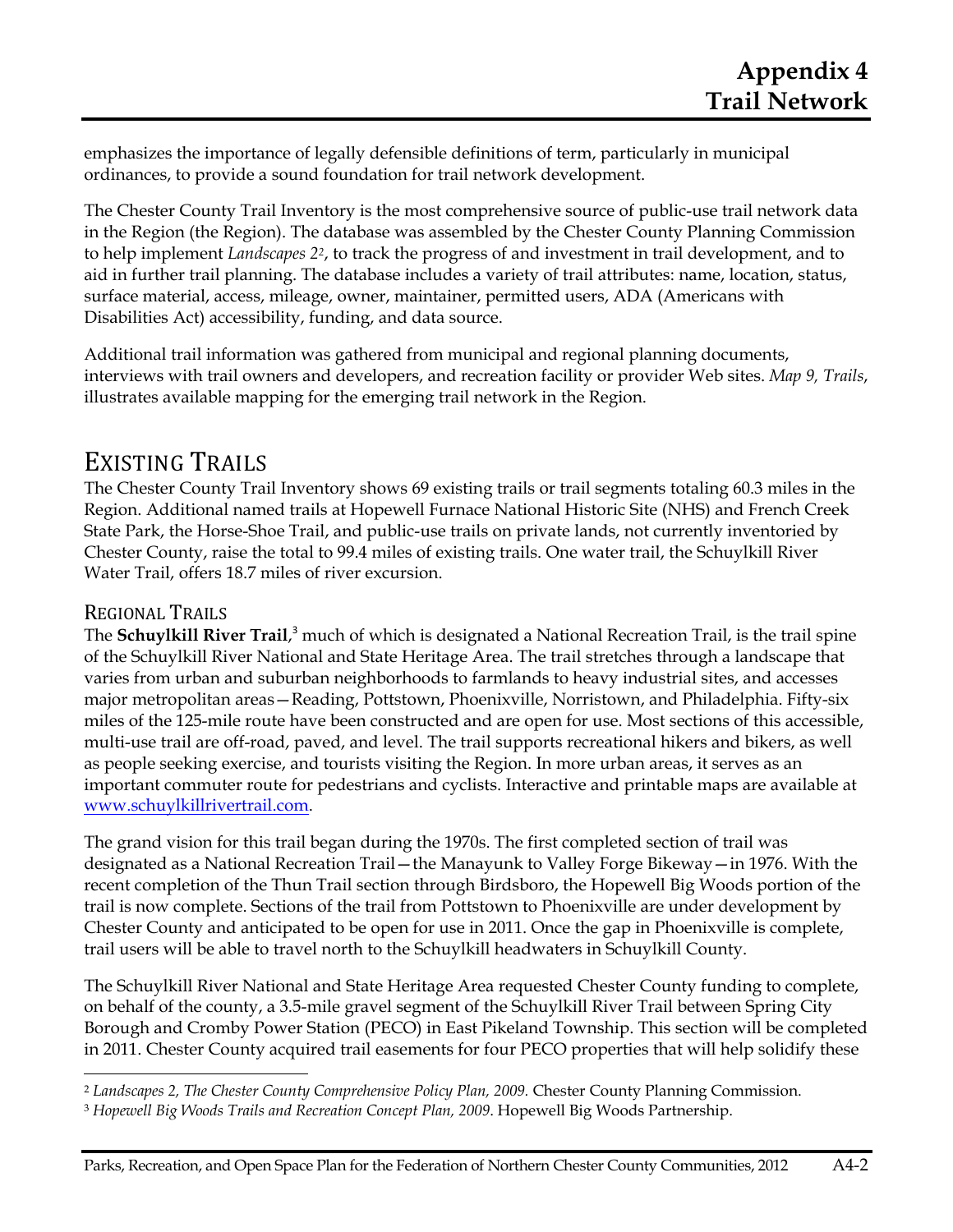connections, including the PECO power plant property at Spring City. Private property was also purchased in Parker Ford for a ranger station and potential boat access to the river. Chester County is developing another 9.5 miles of trail from Spring City to Pottstown. See page 3-13.

Trail management is coordinated by the Schuylkill River Greenway Association. Sections of trail are owned and managed by a number of different entities, including government agencies. The Schuylkill River Heritage Area formed a Trail Council composed of members of each owning or managing entity. The Trail Council is working together with a Trail Steward to create a unified trail system, including a standardized system of signs and brochures. It also developed a standardized method of managing and maintaining the trail, so that users recognize the entire trail as a single unit, rather than a group of interconnected trails.

The **Schuylkill River Water Trail**<sup>4</sup> is a designated on-river trail route boating along the Region's 18.7 miles of riverfront. The 147-mile waterway begins in the headwaters of the Schuylkill in the heart of Pennsylvania's coal country. The trail passes through historic river and canal towns, the scenic Blue Mountains and State Game Lands, among other natural and cultural features dramatic geologic features. The annual Schuylkill River Sojourn utilizes the Schuylkill River Water Trail for a seven-day paddle from Schuylkill Haven to Philadelphia.

There are two public landings in the Region that allow access to the water trail and, to varying extents, the land trail. At River Mile 53.6 is the Hanover Street boat ramp owned by North Coventry Township, including a parking lot for some 25 cars accessible from Ridge Pike or Route 422. The site is proposed to connect with the North Coventry Township Trail System that would connect to the township's parklands and French Creek State Park. At River Mile 51.3 is the Towpath Park Boat Ramp. Parking and camping are permitted with permission from East Coventry Township. A picnic shelter and toilet facilities are available in the park. Approximately at River Mile 46.5 is the proposed Schuylkill River trailhead at Parker Ford. A small parking lot and ramp launch are located nearby in Spring City.

The Schuylkill River Water Trail offers tremendous opportunities for environmental education and stewardship of natural resources, and consequently, eco-tourism prospects. Online and printed trail guides are available through the Schuylkill River National and State Heritage Area Web site along with links to real-time data on water levels, water quality forecasts, and safety tips. Unifying directional and orientation signage for the Schuylkill River Water Trail is under development.

# INTERNAL AND LOOP TRAILS

### *TRAILS ON FEDERAL AND STATE LANDS*

The **Hopewell Furnace National Historic Site** offers 70 miles of blazed trails that wind throughout the 848-acre site; major trails are illustrated in *Figure A4.1*. An 8-mile segment of the Horse-Shoe Trail passes through the site. The 0.8-mile Baptism Creek National Recreation Trail is a loop trail within the site that accommodates cross-country skiers and equestrians, as well as hikers. The Buzzard, Colliers, Lenape, Mill Creek, and Raccoon trails connect hikers with neighboring French Creek State Park, where additional trails are available. The Bethesda Church/Hopewell Trail connects hikers to the adjacent Crow's Nest Preserve, owned and managed by the Natural Lands Trust (NLT). Biking is allowed only on the site's paved roads.

<sup>4</sup> Ibid.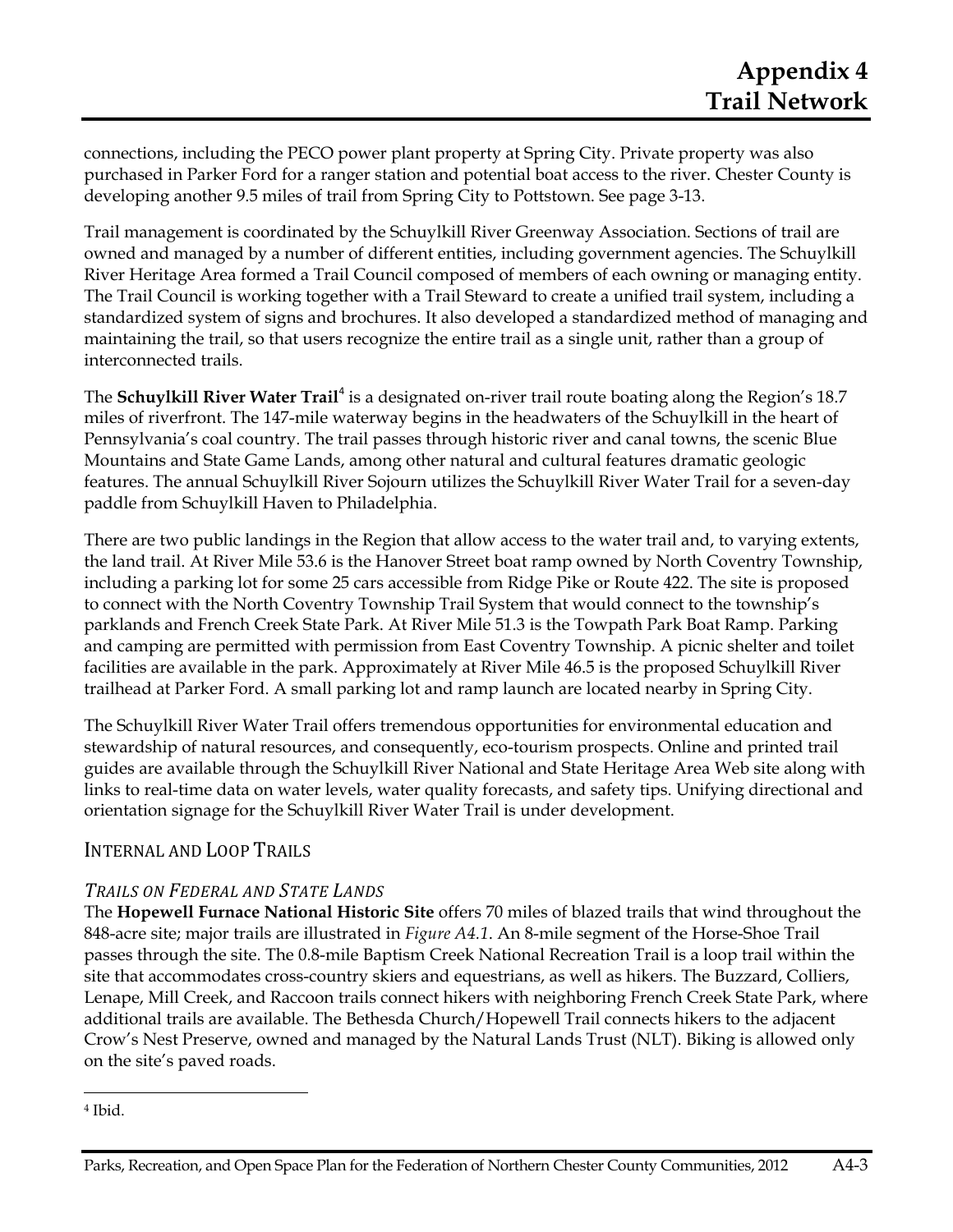The *Hopewell Big Woods Trails and Recreation Concept Plan5* states that Hopewell Furnace NHS, French Creek State Park, and NLT desire greater coordination of the interconnected trail system to expose more visitors to the national park and help in managing habitat and visitor use of their facilities. The plan also identified the need for "a bicycle repair and rental concession, with distribution of safety information, and potentially concessions for other recreational equipment…in the Hopewell Big Woods region," which would logically be located near this concentration of trails.



**Figure A4.1: Major Trails at Hopewell Furnace NHS** 

**French Creek State Park** is a major destination for trail-seekers given its nine trails totaling more than 35 miles.

All trails at the park allow for hiking and access to hunting areas. Mountain bike riders enjoy the over 20 miles of trails that climb hills, cross streams, and pass through forests. The trails explore most parts of the park and are rated as difficult riding. Horseback riding is only allowed on the Horse-Shoe Trail.

Neither paved parking or horse trailer parking are available in the portions of French Creek in Chester County, though both are available at the end of South Entrance Road just across the county line from Warwick Township.

 5 Ibid.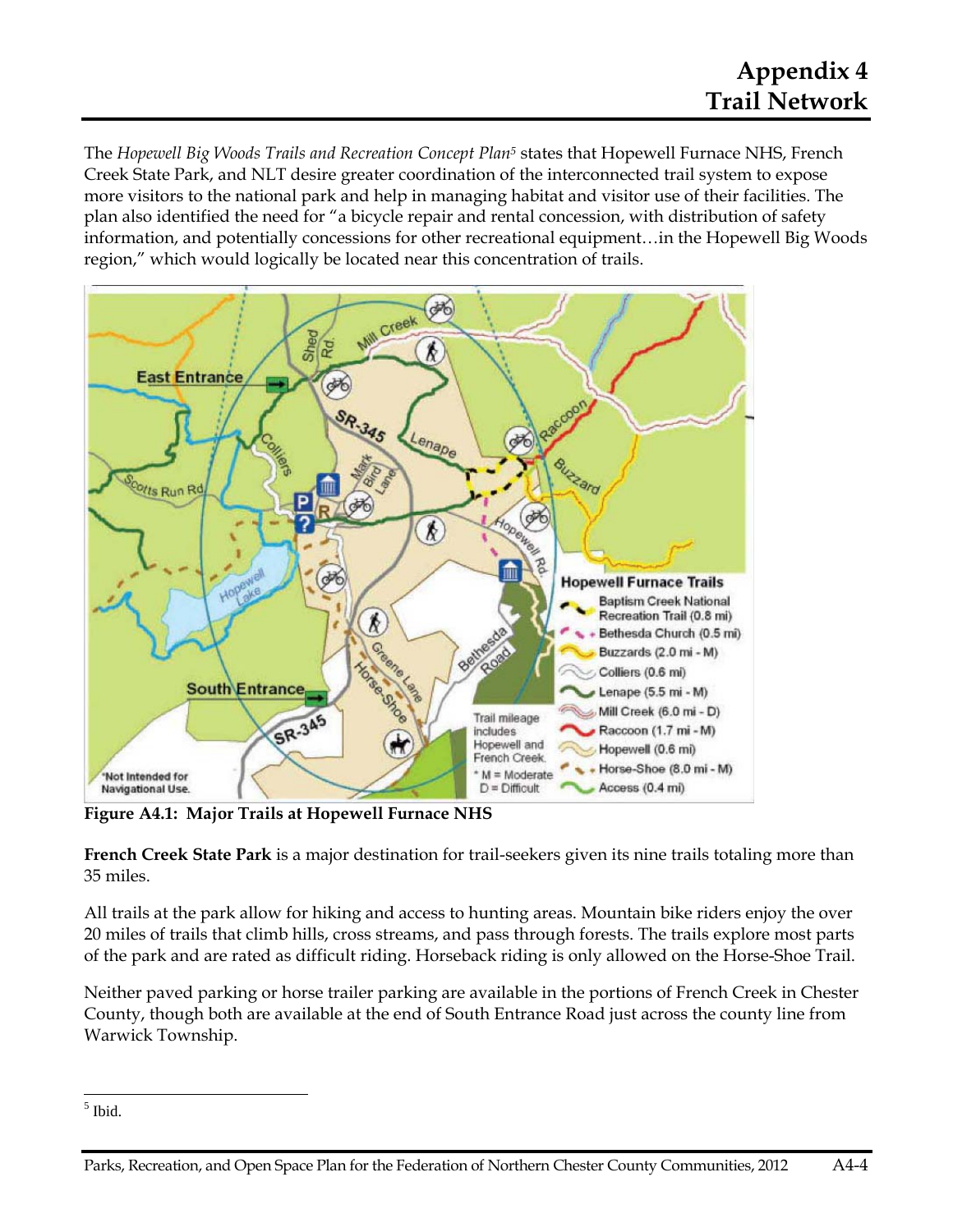# **Appendix 4 Trail Network**

#### **Table A4.1: Major Trails at Hopewell Furnace NHS**

| Hopewell Furnace NHS Trails*            | Length | Surface | ā |   | ω<br>ω<br>囝 |   | Pets | Protected<br>pen |
|-----------------------------------------|--------|---------|---|---|-------------|---|------|------------------|
| Baptism Creek National Recreation Trail | 0.8    | Dirt    | Р | P | P           | N | N    |                  |
| Bethesda Church Trail                   | 0.5    | Dirt    | Ρ | R | P           | N | N    |                  |
| Hopewell Trail                          | 0.6    | Dirt    | Ρ | U | R           | N | N    |                  |
| Total                                   | 1.9    |         |   |   |             |   |      |                  |

P – Permitted; R – Restricted; U – Unknown; Y – Yes; N - No

\* Trails spanning Hopewell Furnace NHS and French Creek State Parks Lands are listed under French Creek State Park.

#### **Table A4.2: Trails at French Creek State Park**

| French Park State Park Trails | Length | <b>Surface</b>                  | Walking      | Aountain<br>Bicycling<br><b>Biking</b> | Equestrian   | <b>ADA</b> | Pets | Space<br>Protected<br>Open Spa |
|-------------------------------|--------|---------------------------------|--------------|----------------------------------------|--------------|------------|------|--------------------------------|
| <b>Boone Trail</b>            | 6.0    | Dirt                            | P            | P                                      | $\mathbb{R}$ | N          | N    | Y                              |
| Buzzards Trail*               | 3.0    | Dirt                            | P            | P                                      | $\mathbb{R}$ | N          | N    | Y                              |
| Colliers Trail*               | 0.6    | Dirt                            | $\mathbf{P}$ | $\mathbb{R}$                           | $\mathbb{R}$ | N          | N    | Y                              |
| Kalmia Trail                  | 1.0    | Dirt                            | P            | R                                      | $\mathbb{R}$ | N          | N    | Y                              |
| Lenape Trail*                 | 5.5    | Asphalt/Blacktop                | $\mathbf{P}$ | $\mathbf{P}$                           | $\mathbb{R}$ | N          | N    | Y                              |
| Mill Creek Trail*             | 6.0    | Dirt                            | P            | ${\bf P}$                              | $\mathbb{R}$ | N          | N    | Y                              |
| Raccoon Trail*                | 1.7    | Dirt                            | P            | R                                      | $\mathbb{R}$ | N          | N    | Y                              |
| Ridge Trail (short connector) | 0.0    | Dirt                            | $\mathbf{P}$ | $\mathbf P$                            | $\mathbb{R}$ | N          | N    | $\mathbf Y$                    |
| Six Penny Trail               | 3.0    | Dirt                            | P            | R                                      | $\mathbb{R}$ | N          | N    | Y                              |
| <b>Turtle Trail</b>           | 3.6    | Dirt                            | $\mathbf{P}$ | $\mathbb{R}$                           | $\mathbb{R}$ | N          | N    | Y                              |
| Total                         | 29.8   | (plus unnamed connector trails) |              |                                        |              |            |      |                                |

P – Permitted; R – Restricted; U – Unknown; Y – Yes; N - No

<u> 1989 - Johann Stein, marwolaethau a bh</u>

\* Trails span Hopewell Furnace NHS and French Creek State Parks Lands. Trail mileage shown is total length.

*The Hopewell Big Woods Trails and Recreation Concept Plan6* reported that off-road biking has taken place in areas of French Creek State Park where this use is currently restricted, and also in the adjacent national park; however, in recent years the state park has been working effectively with bike and hiking groups to better monitor and manage trail use, educate users on trail etiquette, and maintain the trails. The Plan suggested enhanced signage and informational materials to positively influence trail users. It also indicated that Department of Conservation and Natural Resources (DCNR) and state park staff are studying the feasibility of permitting limited, controlled, and safe access to the quarry, where ATVs have created unauthorized trails and ramps.<sup>7</sup>

<sup>6</sup> *Hopewell Big Woods Trails and Recreation Concept Plan, 2009.* Hopewell Big Woods Partnership. 7 Ibid.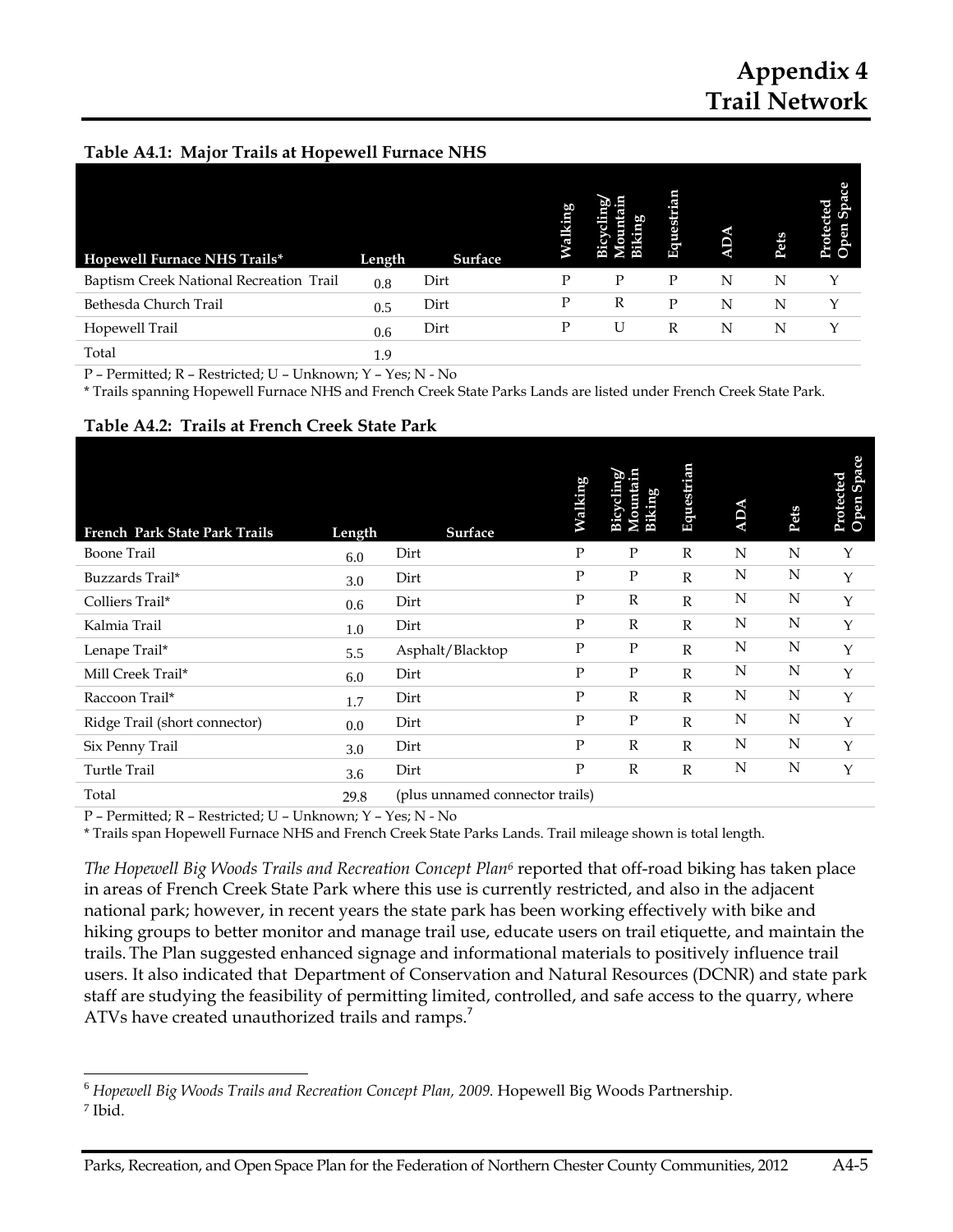# *TRAILS ON COUNTY LANDS*

The Chester County Parks and Recreation Department offers six trails totaling 5.6 miles of natural and cultural exploration throughout its more than 500-acre **Warwick County Park**, as listed in *Table A4.3*. 8 Hiking and walking are permitted on all trails. Three of the improved surface trails permit bicycling. Cross-country skiing is permitted on some trails, and horseback riding is allowed exclusively on the Horse-Shoe Trail. Pets are permitted on all but the Nature Trail. Trails offer various surfaces: four are grass; six are gravel, cinder, or mulch; and one is a paved (asphalt) connector. None are specifically ADA-accessible, though one short connector is paved.

| <b>Warwick County Park Trails</b>      | Length | <b>Surface</b>       | Walking      | Mountain<br>Bicycling<br><b>Biking</b> * | Equestrian   | <b>ADA</b> | Pets         | Protected<br>Open Space |
|----------------------------------------|--------|----------------------|--------------|------------------------------------------|--------------|------------|--------------|-------------------------|
| Adirondack Tree ID Trail               | 0.3    | Gravel/Cinders/Mulch | $\mathbf{P}$ | $\mathbf{P}$                             | $\mathbb{R}$ | U          | $\mathbf{P}$ | Y                       |
| Charcoal Trail, or Iron Heritage Trail | 1.3    | Gravel/Cinders/Mulch | $\mathbf{P}$ | $\mathbf{P}$                             | $\mathbb{R}$ | U          | $\mathbf{P}$ | Y                       |
| Coventryville Forge Path               | 0.1    | Grass                | $\mathbf{P}$ | $\mathbf{P}$                             | $\mathbb{R}$ | U          | $\mathbf{P}$ | Y                       |
| Nature Trail                           | 0.4    | Grass                | $\mathbf{P}$ | $\mathbf{P}$                             | $\mathbb{R}$ | U          | $\mathbf{P}$ | Y                       |
| Nature Trail                           | 0.1    | Gravel/Cinders/Mulch | P            | $\mathbf{P}$                             | $\mathbb{R}$ | U          | $\mathbf{P}$ | Y                       |
| North Loop Trail                       | 1.8    | Gravel/Cinders/Mulch | $\mathbf{P}$ | P                                        | $\mathbb{R}$ | U          | $\mathbf{P}$ | Y                       |
| Red Cliff Trail                        | 0.6    | Grass                | $\mathbf{P}$ | $\mathbf{P}$                             | $\mathbb{R}$ | U          | $\mathbf{P}$ | Y                       |
| Red Cliff Trail                        | 0.0    | Gravel/Cinders/Mulch | P            | $\mathbf{P}$                             | $\mathbb{R}$ | U          | P            | Y                       |
| Connector Trails                       | 0.3    | Gravel/Cinders/Mulch | P            | $\mathbf{P}$                             | $\mathbb{R}$ | U          | $\mathbf{P}$ | Y                       |
| <b>Connector Trails</b>                | 0.2    | Asphalt/Blacktop     | P            | $\mathbf{P}$                             | $\mathbb{R}$ | U          | $\mathbf P$  | Y                       |
| Connector Trails                       | 0.5    | Grass                | P            | ${\bf P}$                                | $\mathbb{R}$ | U          | $\mathbf{P}$ | Y                       |
| Total                                  | 5.6    |                      |              |                                          |              |            |              |                         |

#### **Table A4.3: Trails in Warwick County Park**

P – Permitted; R – Restricted; U – Unknown; Y – Yes

\* Source: www.mountainbikepa.com, accessed July 8, 2011.

The trails take advantage of historic features and landscape elements, recognizing that Warwick's woodlands provided much of the timber for charcoal used in the local furnaces of the early American iron industry. Charcoal hearths, historic house and barn ruins, and the site of 1717 Coventry Forge are marked to inform the visitor about the area's iron heritage. The Charcoal Trail, with its charcoal hearth sites, provides the opportunity to feature the lives of the furnace plantation woodcutters and colliers.

There are no parking facilities for horses and their riders, or for bicyclists. *The Hopewell Big Woods Trails and Recreation Concept Plan9* suggests that improvements to parking areas, such as bike parking, a horse trailer parking area and/or hitching posts and a watering trough, as well as trail maps and brochures, could better support users of the Horse-Shoe Trail, and the proposed multi-use Boars Back/French Creek Trail.

<sup>8</sup> Ibid.

<sup>&</sup>lt;sup>9</sup> Ibid.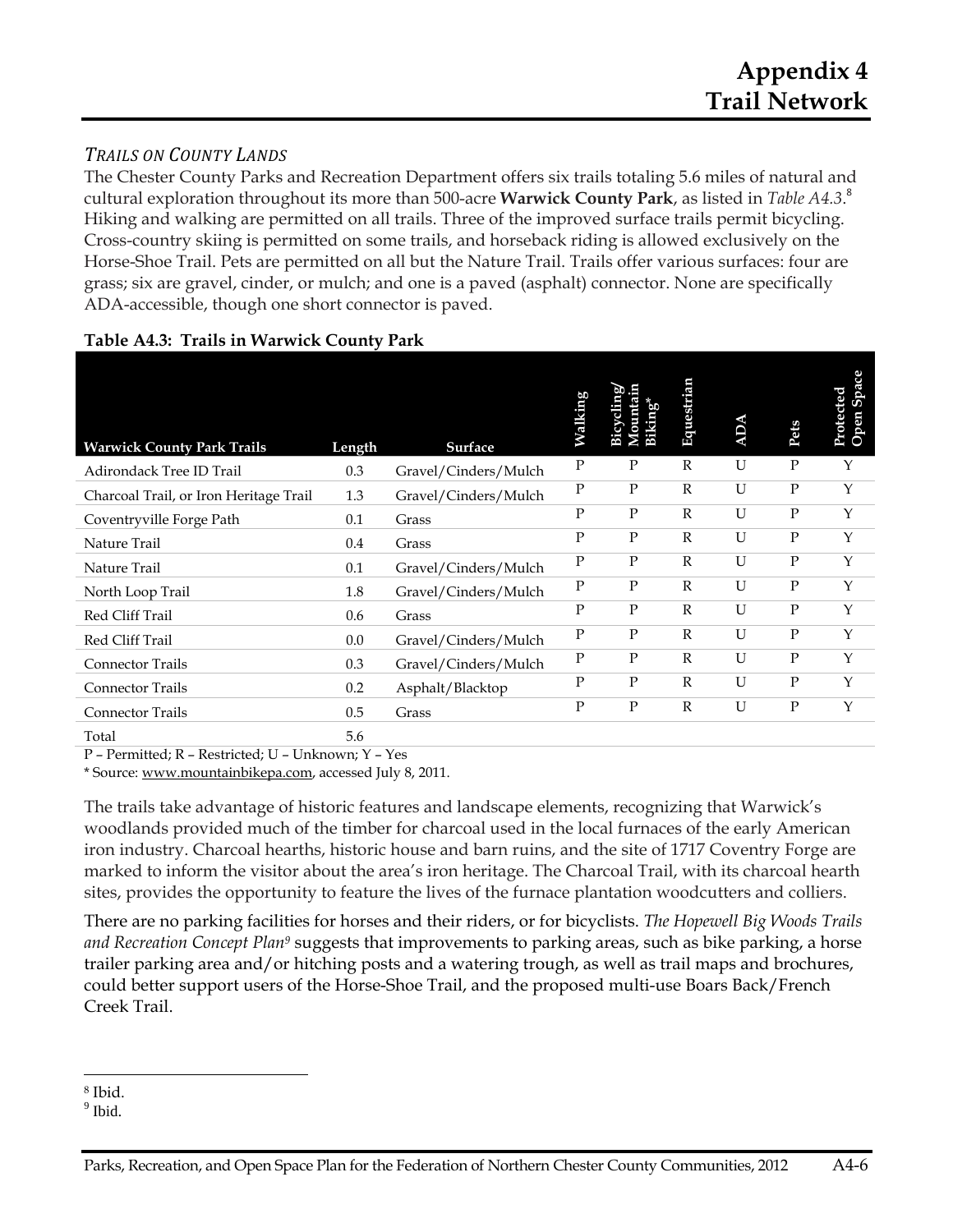### *TRAILS AND PATHS ON MUNICIPAL LANDS*

Eight municipalities in the Region own and maintain 26 existing trails or paths totaling 28.7 miles. These facilities are listed below in *Table A4.4* and illustrated on *Map 9*. Since the last update of the Chester County trails inventory, a public trail (estimated at 1.0 miles) and small parking area have opened in East Nantmeal Township at the end of Lyons Run Road, as well as access to the adjacent Nature Conservancy- eased lands of the Great Marsh.

North Coventry has the most trails in number (eight), and in length (8.7 miles). The Coventry Woods trails alone total six open trails: Pigeon Creek, Chestnut Hill, Furnace, Love Valley, Collier, Rock Run, totaling about 6 miles to date. Surfaces range from dirt to grass for off-road trails, to concrete and asphalt for sidewalks and hard-surface trails. Pedestrians are permitted on all trails. Bicyclists are generally permitted on the improved surface trails, except on the Park Springs Trails, West Vincent Equestrian Trail, Community Park on the Ridge Trail, and Andrew Evans Park Trail. Equestrians are expressly permitted to use five of the trails in North Coventry Township, including Coventry Woods, as well as the West Vincent Equestrian trail—totaling 7.6 miles. Pets are permitted on the North Coventry Township trails, the West Vincent Trail Network, and in Pine Creek Park. Trails within municipal parks, open spaces, and private preserves are considered protected. This is true for eight of the 24 municipal trails, which total approximately 15 miles.

#### *SIDEWALK NETWORKS*

Sidewalks in the Region are extremely limited. Older areas of South Pottstown/Pottstown Landing have sidewalks one block in each direction at the intersection of Hanover Street and Main Street and within a block or so of Kenilworth Park. It appears the central and eastern municipalities have only recently required sidewalks of developers, resulting in isolated sidewalk systems at the periphery and within major commercial properties, such as Lowe's and the Suburbia Shopping Center along Hanover Street, and major residential developments, such as Coventry Glen townhomes and The Fields at Creekview in East Coventry; neighborhoods adjacent to Spring City in East Vincent; Coventry Pointe townhomes in North Coventry; Ridglea and Vrynewy Acres in South Coventry; and Weatherstone in West Vincent. Smaller properties also appear to have been affected as there are sidewalk segments at the southeast corner of Hanover Street and Schuylkill Road in North Coventry and along Kimberton Road in front of St. Basil the Great Catholic School in East Pikeland.

#### *TRAILS AND PATHS IN PRIVATE RESIDENTIAL DEVELOPMENTS*

Residential developments in the Region offer 10. 6 miles of public use trails or paths maintained by the developments' homeowners association. Access to another 6.9 miles of trails and paths in other developments is unknown, according to the Chester County Trail Inventory. These inventoried trails and paths are listed in *Table A4.5*.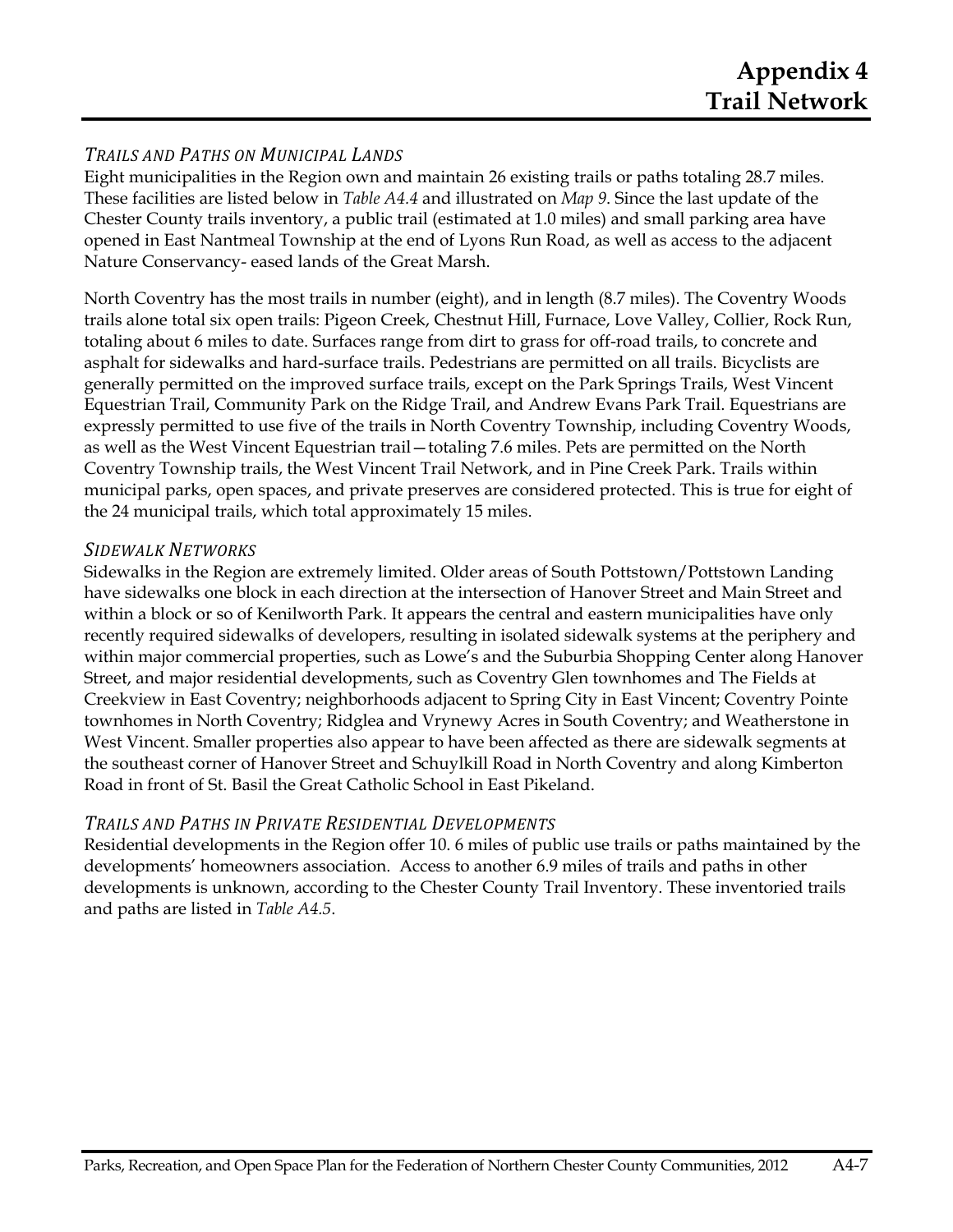# **Appendix 4 Trail Network**

| <b>Trail Name</b>                               | <b>Location Owner</b> | Length<br>(miles) | Surface           | Walking      | <b>Bicycling</b> | Equestrian   | <b>ADA</b>  | Pets         | Open Space<br>Protected |
|-------------------------------------------------|-----------------------|-------------------|-------------------|--------------|------------------|--------------|-------------|--------------|-------------------------|
| Ellis Woods Park Trail                          | <b>East Coventry</b>  | 0.1               | Gravel/Cinders    | $\mathbf{P}$ | P                | $\mathbf{P}$ | U           | ${\bf P}$    | $\mathbf Y$             |
| Towpath Park Trail                              | <b>East Coventry</b>  | $1.0\,$           | Asphalt/Blacktop  | ${\bf P}$    | P                | $\mathbf{P}$ | U           | $\mathbf{P}$ | $\mathbf{Y}$            |
| Maack Road Trail                                | <b>East Coventry</b>  | 1.7               | Grass             | $\mathbf{P}$ | $\mathbf{P}$     | $\mathbf{P}$ | $\mathbf U$ | $\mathbf P$  | $\mathbf N$             |
| New/Unnamed Trail                               | East Nantmeal         | 1.0               | Dirt              | P            | U                | U            | U           | U            | $\mathbf U$             |
| Kimberton Park Trail                            | East Pikeland         | 0.6               | Asphalt/Blacktop  | ${\bf P}$    | ${\bf P}$        | $\mathbb{R}$ | U           | U            | $\mathbf{Y}$            |
| Community Park on the<br>Ridge Trail            | East Vincent          | 0.8               | Asphalt/Blacktop  | $\mathbf{P}$ | U                | U            | $\mathbf U$ | R            | Y                       |
| Park Springs Trail                              | <b>East Vincent</b>   | 0.3               | Concrete/Sidewalk | $\mathbf{P}$ | U                | R            | U           | U            | N                       |
| <b>Existing Sidewalks</b>                       | <b>East Vincent</b>   | 0.4               | Concrete/Sidewalk | $\mathbf{P}$ | $\mathbf{P}$     | R            | $\mathbf U$ | U            | N                       |
| Cedarville Trail <sup>1</sup>                   | North Coventry        | 0.3               | Unknown           | $\mathbf{P}$ | U                | U            | U           | U            | $\mathbf{Y}$            |
| Kenilworth Park Trail                           | North Coventry        | 0.9               | Asphalt/Blacktop  | ${\bf P}$    | P                | U            | U           | P            | $\mathbf{Y}$            |
| <b>Pottstown Reconnections</b><br>Trail         | North Coventry        | 0.7               | Concrete/Sidewalk | $\mathbf{P}$ | $\mathbf{P}$     | $\mathbf{P}$ | U           | $\mathbf{P}$ | N                       |
| Hanover Trail                                   | North Coventry        | 0.2               | Concrete/Sidewalk | ${\bf P}$    | P                | U            | U           | $\mathbf{P}$ | $\mathbf N$             |
| Hanover Trail                                   | North Coventry        | 0.3               | Asphalt/Blacktop  | ${\bf P}$    | P                | U            | U           | $\mathbf{P}$ | $\mathbf N$             |
| Coventry Woods Trail                            | North Coventry        | 0.3               | Asphalt/Blacktop  | $\mathbf{P}$ | P                | P            | U           | $\mathbf{P}$ | Y                       |
| Coventry Woods Trail                            | North Coventry        | 4.9               | Dirt              | $\mathbf{P}$ | P                | P            | U           | P            | $\mathbf{Y}$            |
| Scholl Road Trail                               | North Coventry        | 1.0               | Asphalt/Blacktop  | $\mathbf{P}$ | $\mathbf{P}$     | $\mathbf{P}$ | U           | ${\bf P}$    | N                       |
| North Coventry Trail<br>Network                 | North Coventry        | 0.5               | Concrete/Sidewalk | $\mathbf{P}$ | $\mathbf{P}$     | $\mathbf{P}$ | $\mathbf U$ | $\mathbf P$  | $\mathbf N$             |
| South Coventry Township<br><b>Trail Network</b> | South Coventry        | 0.4               | Dirt              | ${\bf P}$    | U                | U            | U           | U            | N                       |
| Woody's Woods Trail                             | South Coventry        | 4.8               | Dirt              | $\mathbf{P}$ | U                | U            | U           | U            | $\mathbf{Y}$            |
| Pine Creek Park Trail                           | West Pikeland         | 1.6               | Grass             | $\mathbf{P}$ | U                | U            | U           | P            | $\mathbf{Y}$            |
| <b>Binky Lee Preserve Trail</b>                 | West Pikeland         | 0.1               | Dirt              | $\mathbf{P}$ | U                | U            | U           | U            | $\mathbf N$             |
| Pickering Creek Trail <sup>2</sup>              | West Pikeland         | 3.2               | Dirt              | $\mathbf{P}$ | $\mathbf U$      | U            | $\mathbf U$ | U            | N                       |
| Andrew Evans Park Trail                         | West Vincent          | 0.5               | Asphalt/Blacktop  | ${\bf P}$    | ${\bf U}$        | ${\bf U}$    | ${\bf U}$   | ${\bf U}$    | $\mathbf Y$             |
| Weatherstone Pedestrian<br>Trail                | West Vincent          | 0.5               | Asphalt/Blacktop  | ${\bf P}$    | $\mathbf{P}$     | $\mathbb{R}$ | $\mathbf U$ | ${\bf P}$    | $\mathbf Y$             |
| Weatherstone Multi-use<br>Trail                 | West Vincent          | 1.2               | Dirt              | ${\bf P}$    | $\mathbb{R}$     | ${\bf P}$    | $\mathbf N$ | R            | Y                       |
| Griffith Farm Multi-use Trail                   | West Vincent          | 1.4               | Dirt              | $\mathbf{P}$ | $\mathbb R$      | ${\bf P}$    | $\mathbf N$ | ${\bf P}$    | Y                       |
| <b>Total</b>                                    |                       | 28.7              |                   |              |                  |              |             |              |                         |

#### **Table A4.4: Trails on Municipal Lands**

P – Permitted; R – Restricted; U – Unknown; Y – Yes; N - No

1 Per correspondence with Jay Erb, North Coventry Township.

2 Complete from Clover Mill Rd. to Anselma Mill, correspondence with Pam Brown, French and Pickering Creeks Conservation Trust, Fall 2010.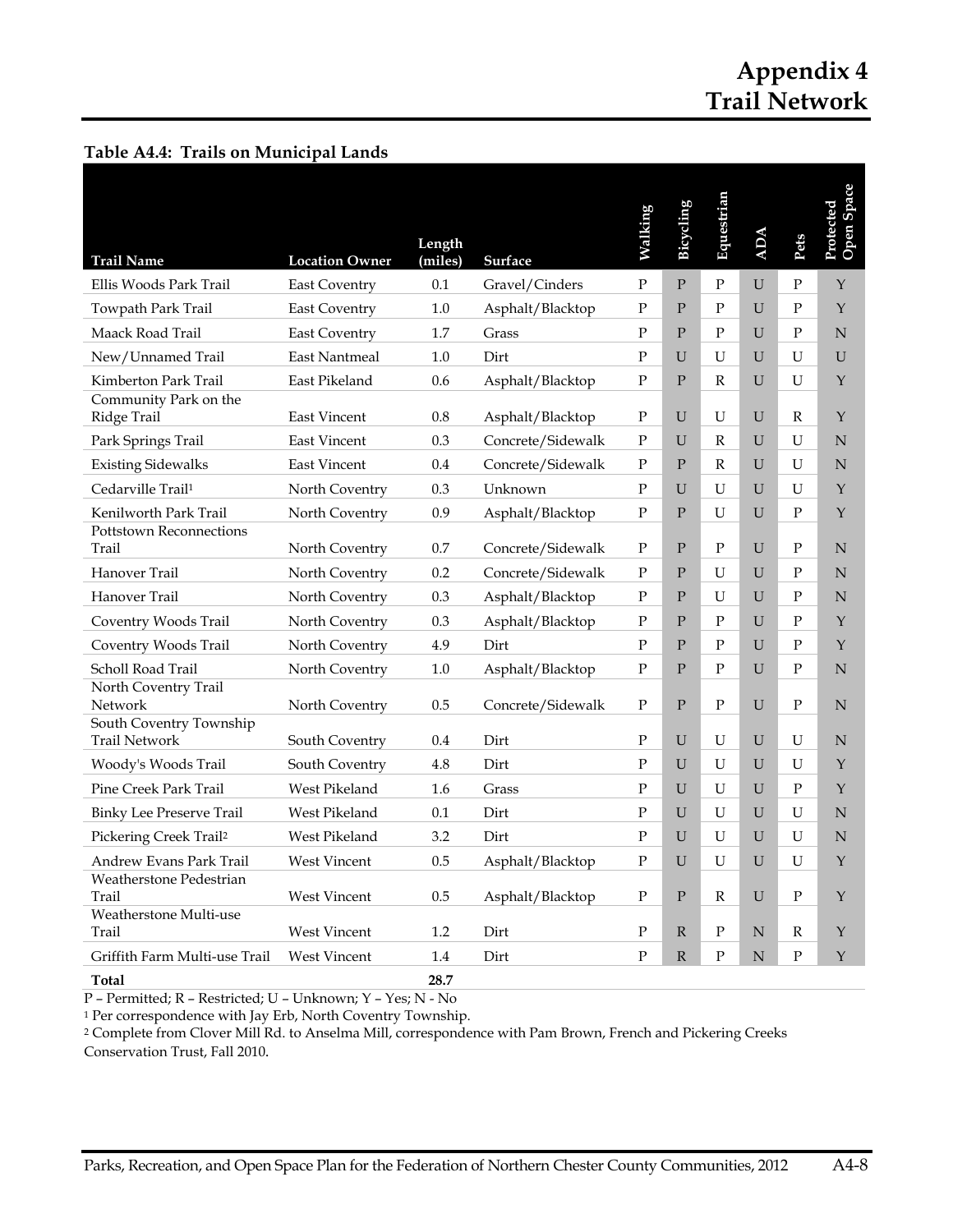# **Appendix 4 Trail Network**

| <b>HOA Trails and Paths</b>         | Municipal Location  | Access  | Length<br>(miles) | Walking      | Bicycling    | Equestrian   | <b>ADA</b> | Pets         |
|-------------------------------------|---------------------|---------|-------------------|--------------|--------------|--------------|------------|--------------|
| <b>Bridge Street HOA Trails</b>     | <b>East Vincent</b> | Public  | 1.5               | $\mathbf{P}$ | $\mathbf P$  | U            | U          | U            |
| Cedamill Crossing Trail             | North Coventry      | Public  | 0.7               | $\mathbf P$  | $\mathbf{P}$ | U            | U          | $\mathbf{P}$ |
| Chestnut Hill Trail                 | North Coventry      | Public  | 1.3               | $\mathbf{P}$ | $\mathbf{P}$ | U            | U          | $\mathbf P$  |
| Martin Farm Trail                   | North Coventry      | Public  | 0.1               | $\mathbf P$  | $\mathbf{P}$ | U            | U          | U            |
| Martin Farm Trail                   | North Coventry      | Public  | 0.5               | P            | $\mathbf{P}$ | $\mathbb{R}$ | Y          | U            |
| Stoney Run Farms Trail              | <b>East Vincent</b> | Public  | 0.2               | $\mathbf{P}$ | $\mathbf{P}$ | $\mathbb{R}$ | Y          | $\mathbf P$  |
| Stoney Run Farms Trail              | <b>East Vincent</b> | Public  | 3.6               | $\mathbf{P}$ | $\mathbf{P}$ | U            | U          | U            |
| Windgate I Trail                    | <b>East Vincent</b> | Public  | 1.6               | $\mathbf{P}$ | U            | U            | U          | U            |
| Windgate II Trail                   | <b>East Vincent</b> | Public  | 1.1               | ${\bf P}$    | $\mathbf{P}$ | U            | U          | ${\bf P}$    |
| <b>Public Access Total</b>          |                     |         | 10.6              |              |              |              |            |              |
| Coldstream Crossing Trail           | East Pikeland       | Unknown | 1.1               | $\mathbf{P}$ | $\mathbf{P}$ | U            | U          | $\mathbf P$  |
| Kimberton Greene Trail              | East Pikeland       | Unknown | 0.9               | $\mathbf P$  | U            | $\mathbb{R}$ | U          | U            |
| Kimberton Greene Trail              | East Pikeland       | Unknown | 1.7               | $\mathbf{P}$ | $\mathbf{P}$ | R            | U          | P            |
| Kimberton Meadows Trail             | East Pikeland       | Unknown | 0.8               | ${\bf P}$    | U            | U            | U          | U            |
| Kimberton Ridge Trail               | <b>East Vincent</b> | Unknown | 0.4               | $\mathbf{P}$ | $\mathbf{P}$ | R            | U          | $\mathbf{P}$ |
| <b>Twin Hills Association Trail</b> | West Pikeland       | Unknown | 1.9               | $\mathbf{P}$ | $\mathbf{P}$ | R            | U          | U            |
| <b>Unknown Access Total</b>         |                     |         | 6.9               |              |              |              |            |              |

#### **Table A4.5: Trails on Homeowners Association Lands**

P – Permitted; R – Restricted; U – Unknown; Y – Yes

#### *PRIVATE LANDS WITH LIMITED TRAIL ACCESS*

The following privately-owned destinations offer more than 10 miles of trails to the public on a limited basis.

Natural Lands Trust's **Crow's Nest Preserve** offers 6.2 miles of natural surface (grass and dirt) trails through forests of oak, hickory, tulip poplar, beech, maple, and spicebush; through grassland meadows and wildflowers; and through crop fields reflecting the tradition of Chester County farming. The Preserve's trails are shown on *Map 9*. All of the Preserve trails permit hiking and leashed pets. Select trails permit equestrians; none allow mountain biking or motorized transportation such as ATVs. These constraints are meant to preserve the environmentally-sensitive areas, prevent the disruption of animal life cycles, and maintain the tranquil setting. From the trails, visitors can see and hear a diversity of birds and mammals, which is why the Preserve is part of an Important Bird and Important Mammal Area.

Connection to the adjacent Hopewell Furnace NHS is available via the Bethesda Church Trail, which takes visitors from Crow's Nest Preserve into the Baptism Creek area of Hopewell Furnace NHS, where trail users can connect with the Baptism Creek National Recreation Trail and walk through forested wetlands. From the National Recreation Trail, visitors can walk east along Hopewell Road into the main park complex.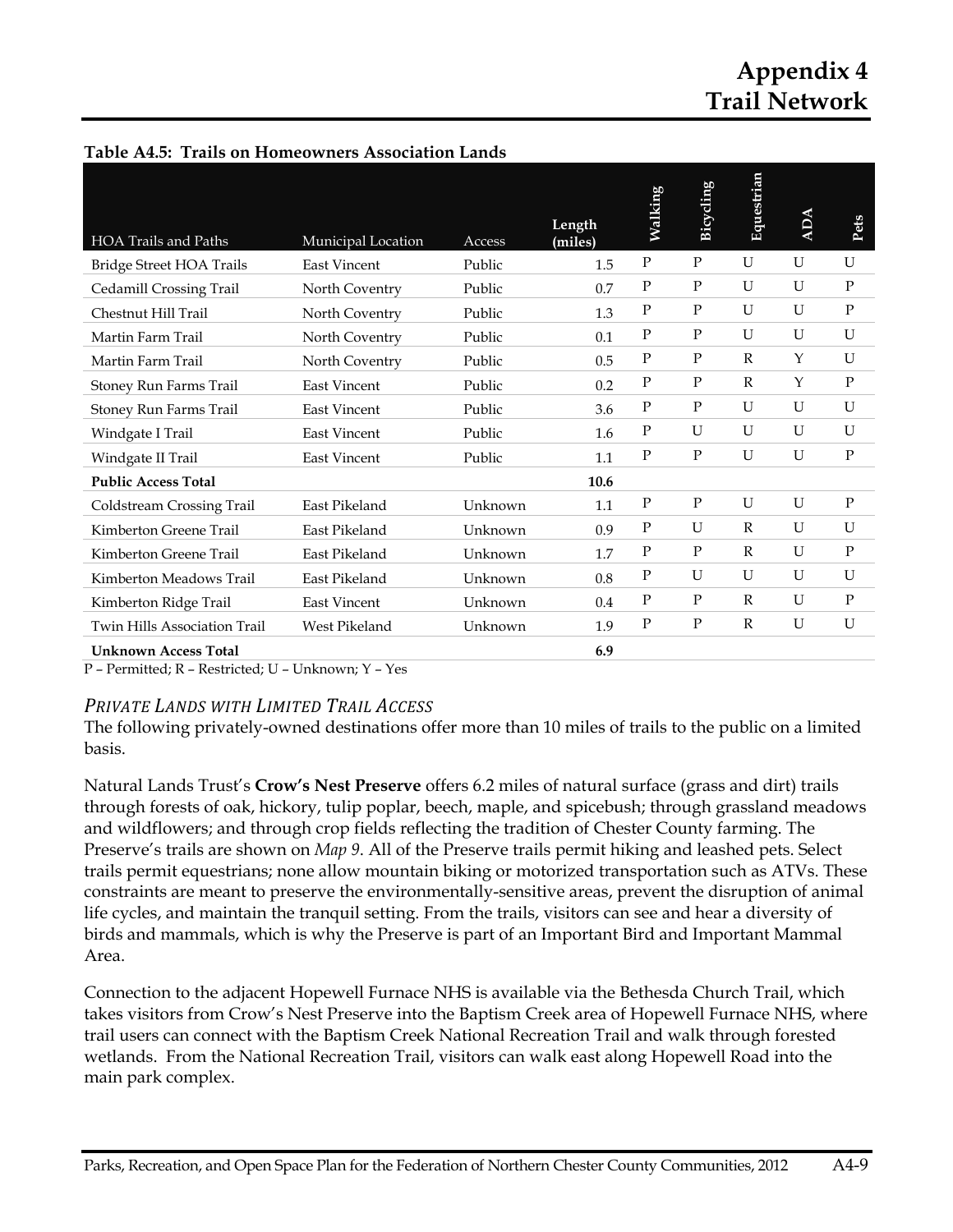As an existing destination, *the Hopewell Big Woods Trails and Recreation Concept Plan* suggests that the Preserve could become a hub for information on regional recreational facilities and trails—including auto tours—and information on visitor services. Given the Preserve's Leave No Trace visitor management approach, the Plan also suggests a water basin or similar facility for washing off hiking boots or horse hooves, to minimize the translocation of invasive species.

The **Binky Lee Preserve** offers four miles of natural surface (grass) trails through its rolling woodlands and meadows, for walkers only. (Only 2.9 miles are mapped by the Chester County Trail Inventory, as shown on *Map 9*.) Visitors are greeted by an information kiosk at the parking area and educational signs are throughout the preserve.

**Welkinweir**, the former estate of Everett and Grace Rodebaugh and home of the Green Valleys Association, offers natural surface (grass) paths through the estate's formal gardens, arboretum, and native habitats. Spatial data for these trails is not available and thus are not shown on *Map 9;* a total path length of five miles was estimated. The grounds are open weekdays to the public and to members only on weekends. Group access on weekends can be arranged through the office. Only hiking is permitted on the paths, with the exception of the Horse-Shoe Trail, which passes through the site. Welkinweir allows trail-goers to use its parking lot and has worked with the Horse-Shoe Trail Conservancy to mark the connector trail from the parking lot to the Horse-Shoe Trail. It does not actively encourage equestrian use of this access point to the Horse-Shoe Trail given its focus on environmental conservation, i.e., protection of wildlife habitat including ground-nesting birds. Like Crow's Nest, *the Hopewell Big Woods Trails and Recreation Concept Plan* suggests that Welkinweir could also offer information on regional recreational facilities, trails, and visitor services.

**Historic Yellow Springs,**<sup>10</sup> home of the **Chester Springs Studio,** preserves and promotes the history and arts of this Chester County village in West Pikeland Township. An estimated half-mile walking tour through the village features a dozen historic buildings and landscapes, including a meadow where Washington's army camped in Fall 1777. The primary route is shown on *Map 9*.

#### *UNMAPPED PRIVATE TRAILS*

The **Great Marsh Trail System** through this inland freshwater marsh in East Nantmeal Township is not considered public. Access to the trails is granted for educational and scientific groups using the conference center by arrangement. Hunting on this property is managed by the Great Marsh Stewardship Committee.

Throughout the Region, there are many more miles of trails on private lands that owners share by private arrangement. These "social trails" are not mapped minimizing publicity of their locations and their abuse by the public. Residents who use these trails appreciate the willingness of property owners to share them and demonstrate their appreciation through informal words and gifts of thanks.

Some would like to see at least some of these social trails permanently protected so that the trails remain in place even as property owners change. However, protection through public funding requires public access, which is generally not desired. Protection through private mechanisms, such as deed restrictions, would not require public access but offers no real value to the property owner.

 10 http://www.yellowsprings.org accessed December 10, 2010.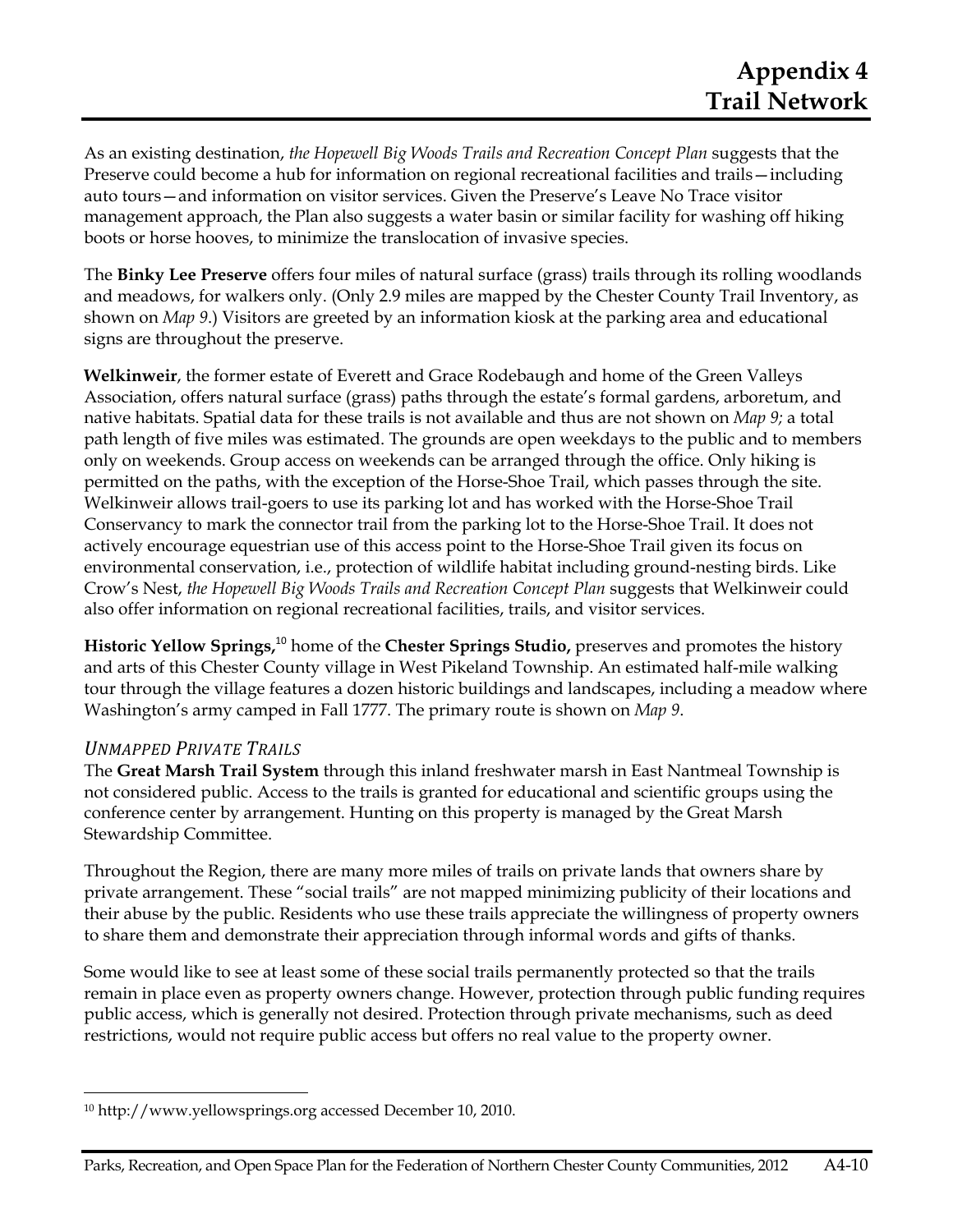# OTHER RECREATIONAL AND TRAVEL ROUTES

# HORSE‐SHOE TRAIL

The 140-mile **Horse-Shoe Trail**<sup>11</sup> is a hiking and equestrian route that stretches through five counties in southeastern Pennsylvania. From its intersection with the Appalachian Trail—a National Scenic Trail in Dauphin County, the Horse-Shoe Trail winds through the agricultural landscape of Lebanon and Lancaster counties and through southern Berks County and the Region to Valley Forge National Historical Park (NHP) and the Schuylkill River Trail. The Horse-Shoe Trail runs roughly parallel to I-76, the Pennsylvania Turnpike, between Harrisburg East exit 247 and Valley Forge exit 326. The fivefoot-wide dirt path passes through Warwick, East Nantmeal, South Coventry, West Vincent, and West Pikeland townships in the Region.

A total of 16.7 miles of the Horse-Shoe Trail traverse the Region, as shown on *Map 9, Trails*, where it accesses:

- French Creek State Park (the Berks County portion), where it connects to several trails within the park, including the Six Penny, Boone, and Mill Creek trails;
- Hopewell Furnace NHS;
- State Game Lands 43;
- Warwick County Park; and
- Welkinweir, the 162-acre arboretum and headquarters of Green Valleys Association, a nonprofit conservation organization.

While no single owner determines route policies, hiking and equestrian use are permitted on route segments in the Region. Bicycling is permitted on some segments, including the portion through Warwick County Park. Leashed pets are also permitted on local portions of the route. The demand for horse trails and their relative scarcity in the Region make the Horse-Shoe Trail a valuable recreational resource.

The nonprofit Horse-Shoe Trail Conservancy (formerly known as the Horse-Shoe Trail Club) founded the current trail during the 1920s. It was largely completed by 1935 as a horse-riding path from Valley Forge NHP to Hopewell Furnace NHS. Since that time, the Horse-Shoe Trail Conservancy has maintained it with the help of many volunteers. Member dues and contributions largely support the preservation and maintenance of the trail. Trail use is not restricted to members.

Started as a handshake agreement with farmers, trail use is still largely based on short-term informal agreements with the landowners. As landowners change, the Horse-Shoe Trail often must be relocated. Working with French and Pickering Creeks Conservation Trust, the Horse-Shoe Trail Conservancy is seeking to secure easements and address liability concerns. This includes permanent protection of the Horse-Shoe Trail easement through State Game Lands 43. The Conservancy is also trying to make the trail truly open to the public, and remove any segments that are still on-road.

The Horse-Shoe Trail is being considered as a designated section of the proposed Highlands Trail within Pennsylvania. If designated, the Horse-Shoe Trail would receive additional promotion through the Schuylkill Highlands Conservation Landscape Initiative.

 <sup>11</sup> *Hopewell Big Woods Trails and Recreation Concept Plan, 2009*. Hopewell Big Woods Partnership.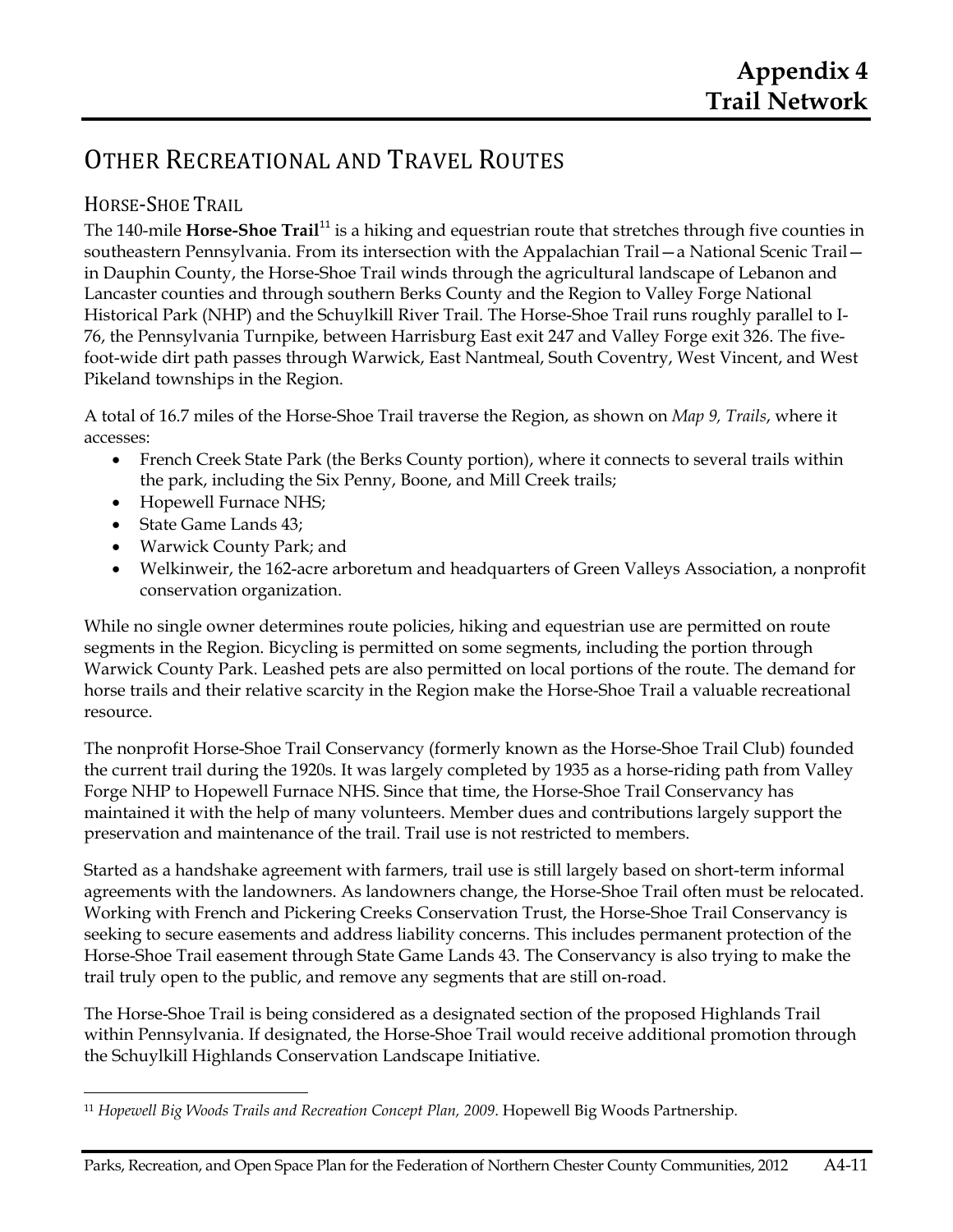# DESIGNATED ROUTES ON PA STATE GAME LANDS

The **PA State Game Lands (SGL)**<sup>12</sup> service roads are intended for hunters moving within the Game Lands. In 2000, a change in state regulations permitted recreationists on non-motorized vehicles (e.g., bicycles), conveyances, or animals to use designated Game Lands routes on Sundays with seasonal limitations to recreational access to ensure public safety during hunting seasons.

Within SGL 43, namely on the western property, there is only one designated route, a 3.4-mile loop, which begins and ends at the rifle range off of Laurel Road. The rifle range includes a buffer to avoid use conflicts, and bicyclists can ride at night or on Sundays to avoid hunters. The Horse-Shoe Trail is noted as a "special use trail" on Pennsylvania Game Commission maps but is not listed as a designated route. There are no authorized single-track or cross-country trails and no authorized connections to French Creek State Park or Hopewell Furnace trails, with the exception of the Horse-Shoe Trail.

*The Hopewell Big Woods Trails and Recreation Concept Plan13* reported that the Pennsylvania Game Commission is concerned about the development of unauthorized biking/hiking trails through SGL 43 and has been receptive to the idea of a land exchange or purchase that would enable the National Park Service and its partners to expand trail connections as well as limited recreational use of the State Game Lands in the offseason. The Plan also suggests that formal designation of the Horse-Shoe Trail within SGL 43 and the proposed Boars Back Trail as designated routes, could provide the impetus for preserving additional lands adjacent to the trail corridor, improving access for hunters and safety for recreational users away from the rifle range area, and expanding wildlife habitat.

### THEMED AND SPECIAL TRAIL EVENTS

The French Creek Iron Tour, sponsored by the French and Pickering Creeks Conservation Trust, annually draws more than 1,200 participants to tour through the Trust's protected open space lands. Route lengths range from 10 miles to 100 miles, offering cyclists of every skill level an opportunity to view scenic Northern Chester County.

The hubs of a wine and cheese trail are in place in the Region. A travel route may soon emerge to promote these locally-grown products. The J. Maki Winery at French Creek Ridge Vineyards, located on Grove Road in Warwick Township, produces award-winning champagne and ice wine, as well as red and white wines. The Amazing Acres Goat Dairy, also on Grove Road, raises Nubian Goats and produces 16 types of fresh and natural artisanal cheeses. The Birch Run Hills Farm produces handcrafted raw milk cheese, including Birchrun Blue, Equinox, Fat Cat, and Red Cat, as well as seasonal and fresh cheeses, from its location in West Vincent Township. This farm is also known for fresh veal and pork. Finally, the Yellow Springs Farm in Chester Springs, West Pikeland Township, produces hundreds of native plant species, herbs, raw honey, and artisanal goat milk cheeses. These three cheese artisans are three of the six farmstead and artisanal cheese makers practicing their craft in Chester County. A tour among these local producers features views of the scenic countryside and wellkept farms, conversations with dedicated owner artisans, and of course, lively animals.

<u> Andreas Andreas Andreas Andreas Andreas Andreas Andreas Andreas Andreas Andreas Andreas Andreas Andreas Andreas</u>

<sup>12</sup> Ibid.

<sup>&</sup>lt;sup>13</sup> Hopewell Big Woods Trails and Recreation Concept Plan, 2009. Hopewell Big Woods Partnership.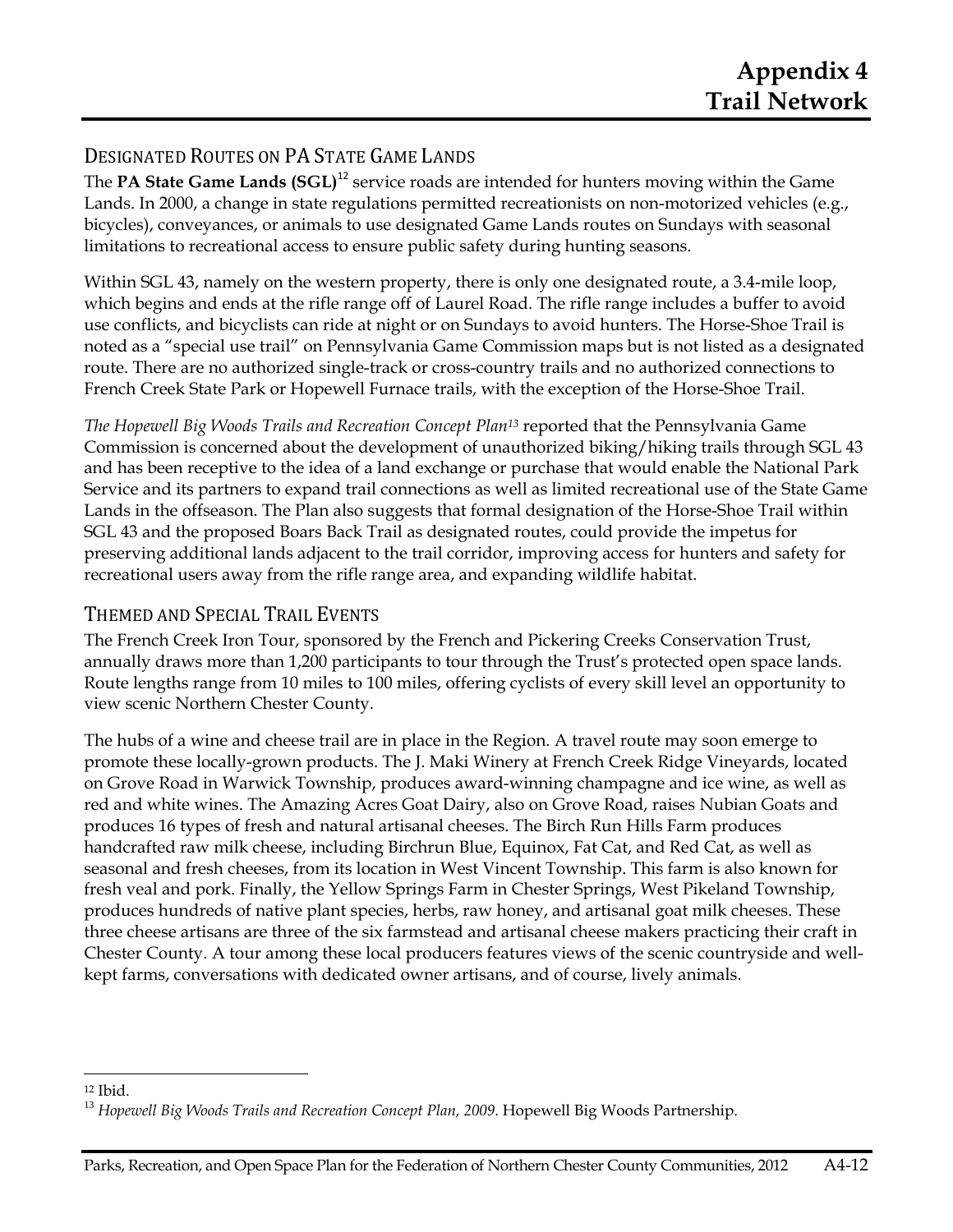# TRAIL AND PATH ACCESSIBILITY

None of the trails in the Region are specifically ADA-accessible. Accessibility is not required by federal regulations for public–use trails, defined as recreational routes constructed or altered on non-federal lands, at this point in time. (See Proposed ADA Guidelines Trails and Shared Use Paths.) However, given the importance of trails as a means to experience the natural and cultural significance of the Region, accessible trail opportunities should be considered.

### **Proposed ADA Guidelines Trails and Shared Use Paths**

The Architectural and Transportation Barriers Compliance Board (Access Board) is responsible for developing accessibility guidelines to ensure that new construction and alterations of facilities subject to the Americans with Disabilities Act (ADA) of 1990 (42 U.S.C. 12101 et seq.) and the Architectural Barriers Act (ABA) of 1968 (42 U.S.C. 4151 et seq.) are readily accessible to and usable by individuals with disabilities. The ADA applies to state and local governments, places of public accommodation, and commercial facilities. The ABA applies to facilities designed, built, altered, or leased with Federal funds.

On June 20, 2007, the Access Board issued a Notice of Proposed Rulemaking (NPRM) to establish accessibility guidelines pursuant to the Architectural Barriers Act (ABA) for camping facilities, picnic facilities, viewing areas, outdoor recreation access routes, trails, and beach access routes that are constructed or altered by or on behalf of the Federal government. The final accessibility guidelines will apply to Federal land management agencies and non-federal entities that construct or alter facilities on Federal lands on behalf of the Federal government, namely Hopewell Furnace NHS in the Region. The Access Board prepared a draft of the final accessibility guidelines based on the NPRM and the comments on the NPRM. The Access Board reviewed the draft final accessibility guidelines with the accessibility program managers for the Federal land management agencies. After public reviewing, the Access Board will issue the accessibility guidelines as a final rule.

The Architectural and Transportation Barriers Compliance Board (Access Board) issued an Advance Notice of Proposed Rulemaking (ANPRM) to develop accessibility guidelines for shared use paths on March 28, 2011. Shared use paths, as defined by the Access Board, are designed to be part of a transportation system, providing off-road routes for a variety of users—primarily bicyclists and pedestrians, including pedestrians using mobility devices such as manual or motorized wheelchairs. Whether located within a highway right-of-way, provided along a riverbank, or established over natural terrain within an independent right-of-way, shared use paths differ from sidewalks and trails in that they are primarily designed for multiple users for transportation purposes. Once developed and approved by the Access Board, accessibility guidelines will apply to shared use paths.

Trails, as defined by the Access Board, are pedestrian routes developed primarily for outdoor recreational purposes—for pedestrians and other users to "experience" the outdoors; they do not connect elements, spaces, or facilities within a site. Since they are not designed with a transportation focus, they are typically not parallel to a roadway or related to its right-of-way. Accessibility guidelines for shared use paths will not apply to trails.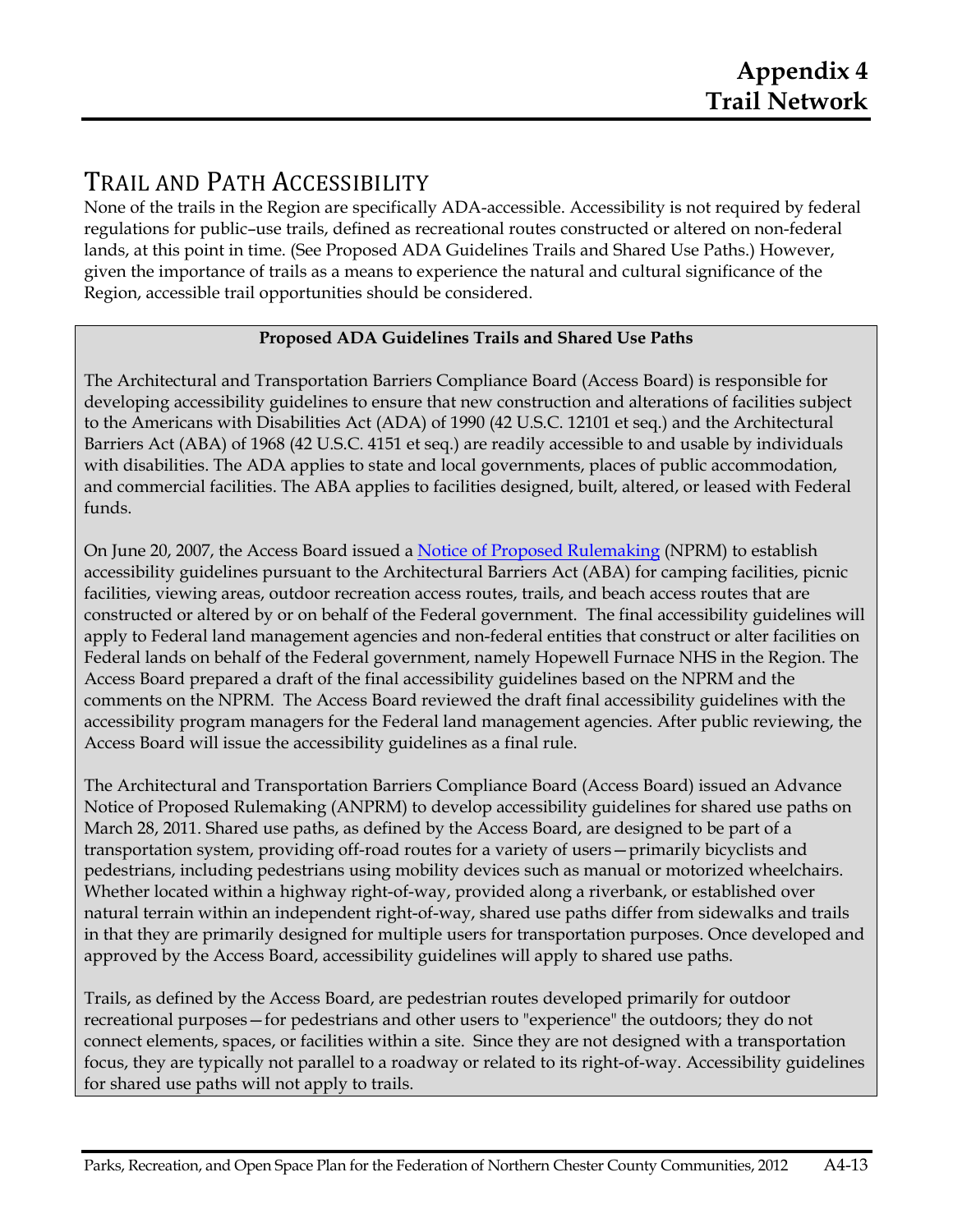# TRAIL DESTINATIONS AND SUPPORT FACILITIES

Several parks and preserves function as destinations for their on-site trails or as trailheads for trails in their vicinity. These locations include Hopewell Furnace NHS, French Creek State Park, Warwick County Park, Coventry Woods, Woody's Woods, Crow's Nest Preserve, Binky Lee Preserve, and Welkinweir.

*Table A4.6* lists trail access and use facilities. General vehicular parking is available at all eight sites, though limited at municipal and private parks and preserves. Horse trailer parking is available only at French Creek State Park and Welkinweir. Few comfort and emergency facilities are available beyond the largest parks. Drinking water fountains and restrooms are provided at the national, state and county parks but not at the municipal and private locations; Welkinweir does have restrooms. Public telephones are available at the national and state sites.

|                            | General<br>Parking | Horse-trailer<br>Parking | Water/Drinking<br>Fountain | Restrooms/<br>Port-a Johns | Public Phone   |
|----------------------------|--------------------|--------------------------|----------------------------|----------------------------|----------------|
| Hopewell Furnace NHS       | Yes                | No                       | Yes                        | Yes                        | Yes            |
| French Creek State Park    | Yes                | South Entrance           | Yes                        | Yes                        | Yes            |
|                            |                    | Road, Berks County       |                            |                            |                |
| <b>Warwick County Park</b> | Yes                | No.                      | Yes                        | Yes                        | $\overline{N}$ |
| Coventry Woods             | Yes                | No                       | No                         | No                         | No             |
| Woody's Woods              | Yes                | N <sub>0</sub>           | No                         | No                         | No             |
| Crow's Nest Preserve       | Yes                | No                       | No                         | No                         | No             |
| <b>Binky Lee Preserve</b>  | Yes                | N/A                      | No                         | No                         | No             |
| Welkinweir                 | Yes                | Yes                      | No                         | Yes                        | No             |

#### **Table A4.6: Trail Access and Use Facilities**

# TRAIL PLANNING

The Chester County Trail Inventory shows 52 planned trails or trail segments totaling 122.9 miles in the Region. Planned trails updates identified during the planning study raise the total to 127.3 miles. These planned trails include trails in design or under construction, under feasibility study, or proposed for future study and development, and comprise county, municipal, and private trails in the Region.

# REGIONAL TRAIL PLANNING

Chester County is leading the development of just over 9.5 miles of the **Schuylkill River Trail** through the Region, including a segment through Spring City. A total trail length of 14.6 miles will be achieved as Phoenixville and Montgomery County extend the trail to connect to the Schuylkill River and Perkiomen Trails to the east and the Thun Trail to the north in Berks County. The trail will be located within existing railroad and PECO Energy right-of-way corridors, former roadway and utility right-ofways, canal towpaths, public and private open space, and road shoulders, and over existing bridges and road culverts.

The trail enters North Coventry Township from Pottstown across the US Route 422 bridge. It travels southeast into East Coventry Township through the Heyser Tract and Towpath Park, then on to the village of Fricks Locks. From there it heads southward to Parker Ford, skirting the edge of the Linfield Silt Basin, then eastward toward the former Pennhurst State Hospital property. It then parallels the river through Spring City, where a trailhead is planned on Gay Street, and through East Pikeland to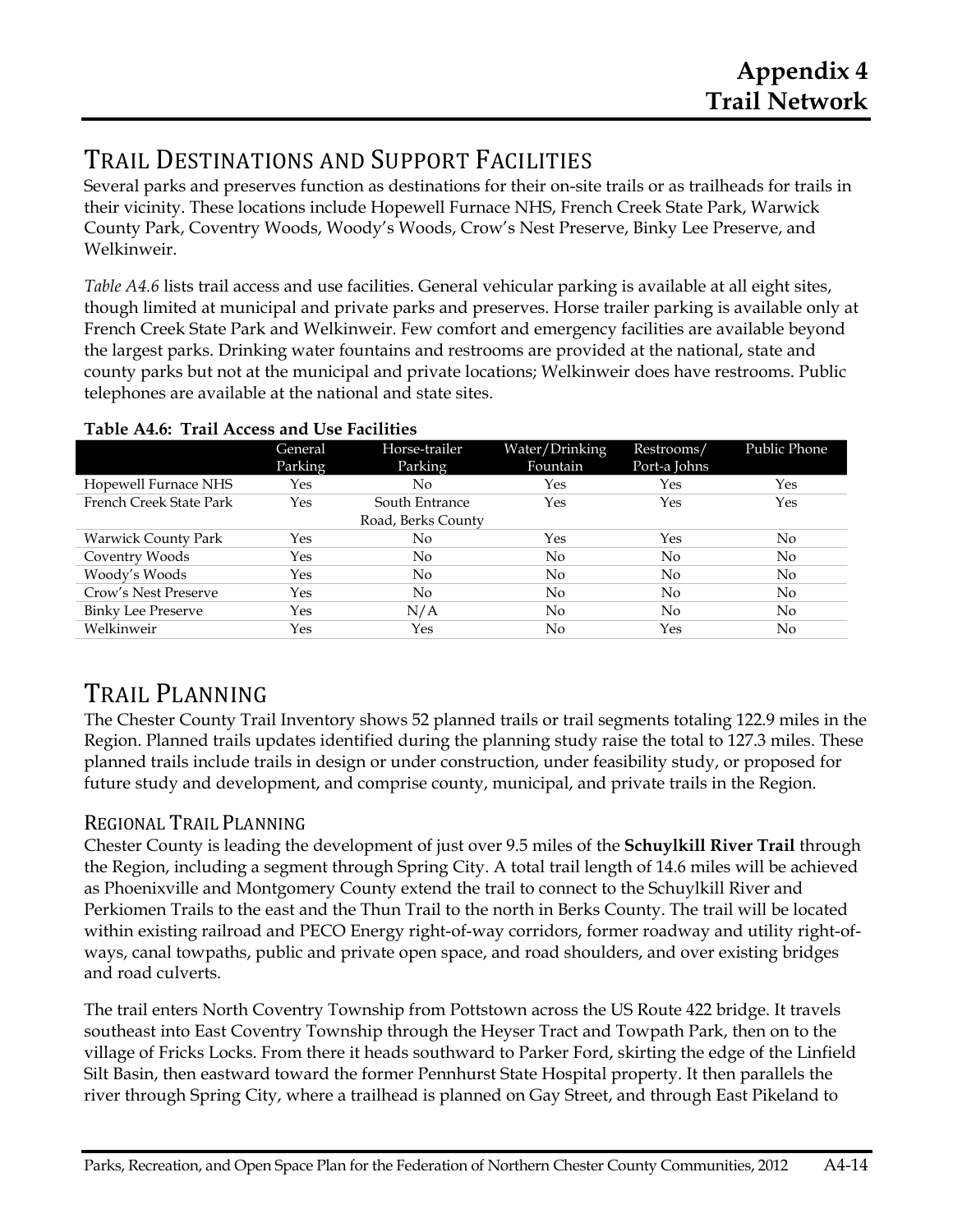Phoenixville, where the trail crosses the river back into Montgomery County on PA Route 29. Four trailheads are planned in the Region: one in East Coventry at PA Route 724 (at Towpath Park), one at Fricks Locks in East Coventry, one at Parker Ford in East Vincent, and one at Cromby in East Pikeland.

This portion of the Schuylkill River Trail is planned as an off-road, asphalt-paved, surface trail for nonmotorized recreation, fitness, and travel. The paved portions of the trail will be an average of 12 feet wide with four-foot grass shoulders on either side. Pedestrians, bicyclists, and leashed pets are to be permitted; equestrians and motorized vehicles will be prohibited. It will comply with ADA standards as of the final design date.

The 15+-mile **French Creek Trail**<sup>14</sup> is a multi-phase project along the creek, to be located on the former railroad beds of the Boars Back Railroad and the Sowbelly Railroad. These short-distance railroads transported granite and iron from the interior of the Region to the Schuylkill River. Phase I includes the development of the trail from St. Peters Village to Trythall Road. Phase II will extend the trail to Elverson to complete the Boars Back Segment of the French Creek Trail. Phases III, IV, and V will comprise the Sowbelly Trail segment from St. Peters Village to Kimberton. *The Hopewell Big Woods Trails and Recreation Concept Plan* indicates that restaurants and bike shops are envisioned as part of the long-term economic benefits for this key destination within the Hopewell Big Woods.

As the lead trail planning and development entity, the French and Pickering Creeks Conservation Trust has purchased easements on four miles from the Warwick/South Coventry township border to Hollow Road. In cooperation, East Pikeland Township has master planned a two-mile segment of the French Creek Trail and acquired parcels along the creek for the trail's development. A 4.2-mile connection between Kimberton and Phoenixville has been proposed as part of the Phoenixville Area Regional Comprehensive Plan.

The 4.8-mile **Boars Back Trail**<sup>15</sup> segment of the French Creek Trail is intended as a multi-use, nonmotorized, natural- and crushed-stone surface, providing recreation for hikers, equestrians, and bicyclists. From the trail, users will be able to access Hopewell Furnace NHS, Natural Lands Trust's Crow's Nest Preserve, French Creek State Park, State Game Lands 43, and the Horse-Shoe Trail. The project is under development by Chester County, the French and Pickering Creeks Conservation Trust, and Warwick Township. One miles is completed; 3.8 miles is planned. The Chester County Commissioners provided a \$1.5 million grant to French and Pickering Creeks Conservation Trust to purchase easements and fund construction of the 2.7-mile Phase I segment. The Trust has acquired three acres of land at Route 345 to build a parking lot and trailhead, and will convey this land to the county once the trail is complete. Phase II will need to address landowners' disputes over the former rail corridor's ownership and their concerns for safety and liability.

The 12.4-mile proposed **Sowbelly Trail**<sup>16</sup> segment will primarily use the former railroad bed of the Sowbelly Railroad between St. Peters Village and the East Vincent/East Pikeland border. From St. Peters Village, the Sowbelly Trail alignment travels south to Warwick County Park, then continues east along French Creek. The preferred alignment takes the trail off-road at Pughtown, roughly paralleling Pughtown Road to the north along French Creek to Hoffecker Road, then following Lucas Road and

<u> 1989 - Johann Stein, marwolaethau a bh</u>

<sup>14</sup> *Hopewell Big Woods Trails and Recreation Concept Plan, 2009.* Hopewell Big Woods Partnership.

<sup>15</sup> Ibid.

<sup>16</sup> Ibid.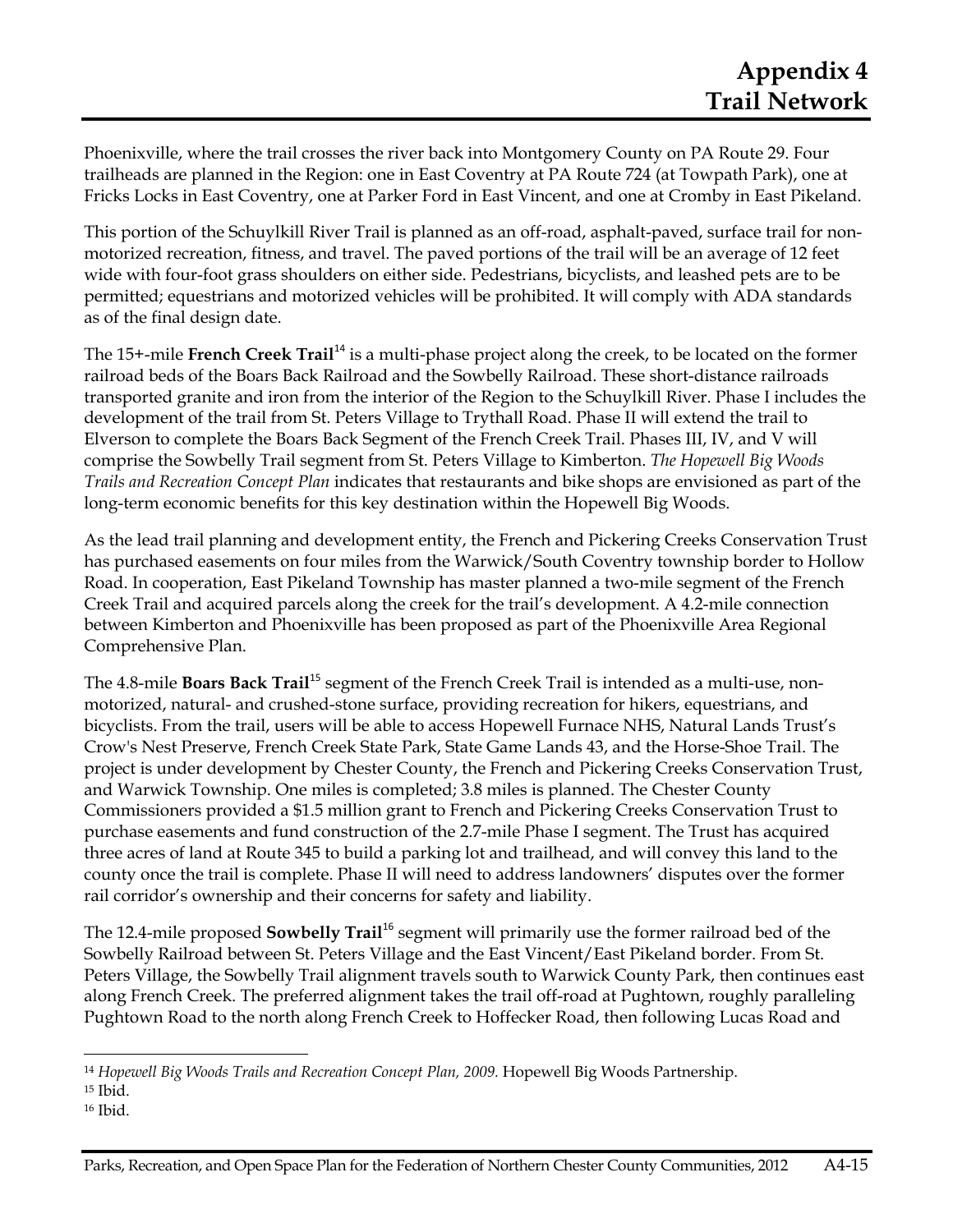West Seven Stars Road. From here the trail will be located on lands along the creek owned or eased by East Pikeland Township. The trail is intended for hikers, bicyclists, and equestrians. A total of 2.0 miles will be ADA-accessible in two locations: Warwick County Park and along the border of East and West Vincent townships, east of Hollow Road. These on-road segments are expected to be feasible given the low traffic volumes but will still require further study to ensure the safety of trail users and motorists.<sup>17</sup>

The **Warwick-Elverson Regional Recreation Corridor** is identified in Chester County's *Linking Landscapes*. The corridor is shown as a conceptual connection from French Creek Elementary School along the South Branch of French Creek to Elverson. This concept has the potential to feature several historic sites along the creek. A more specific and detailed alignment for a trail connection would be studied during a feasibility study.

The 0.9-mile **Yellow Spring Trail** is a proposed spur from Historic Yellow Springs to the Horse-Shoe Trail along Art School Road. The Chester County Trail Inventory lists only walking as a permitted use; all other users including equestrians are listed as "unknown." However, given the trail's linkage with the Horse-Shoe Trail, equestrian use of this planned natural surface trail may be intended and/or feasible.

Roughly three miles of the **Pickering Creek Trail**, a West Pikeland's segment of the proposed Pickering-Upper Uwchlan Regional Recreation Corridor in *Linking Landscapes*, is complete from Clover Mill Road to the Mill at Anselma along Route 401; completion of the remaining portion from the Mill at Anselma to the Upper Uwchlan Township border is proposed by challenged by wetlands and private land ownership. The trail was envisioned to follow the former Pickering Valley Railroad right-of-way connecting Marsh Creek State Park with the Schuylkill River Trail.

### LOCAL TRAIL PLANNING

### *TRAIL DEVELOPMENT BY MUNICIPAL LOCATION*

The Chester County Trail Inventory lists 33 trails or trail segments totaling 83.93 miles of planned trails in the Region. These trails are listed below in *Table A4.7* and illustrated on *Map 9*. Of these more than 80 miles, only 1.5 miles of trail are in design or under construction, namely in North Coventry Township. The vast majority of the planned trails, 79.1 miles, are simply proposed for further study. These include township-wide trail concepts discussed in the subsequent section.

<sup>17</sup> Ibid.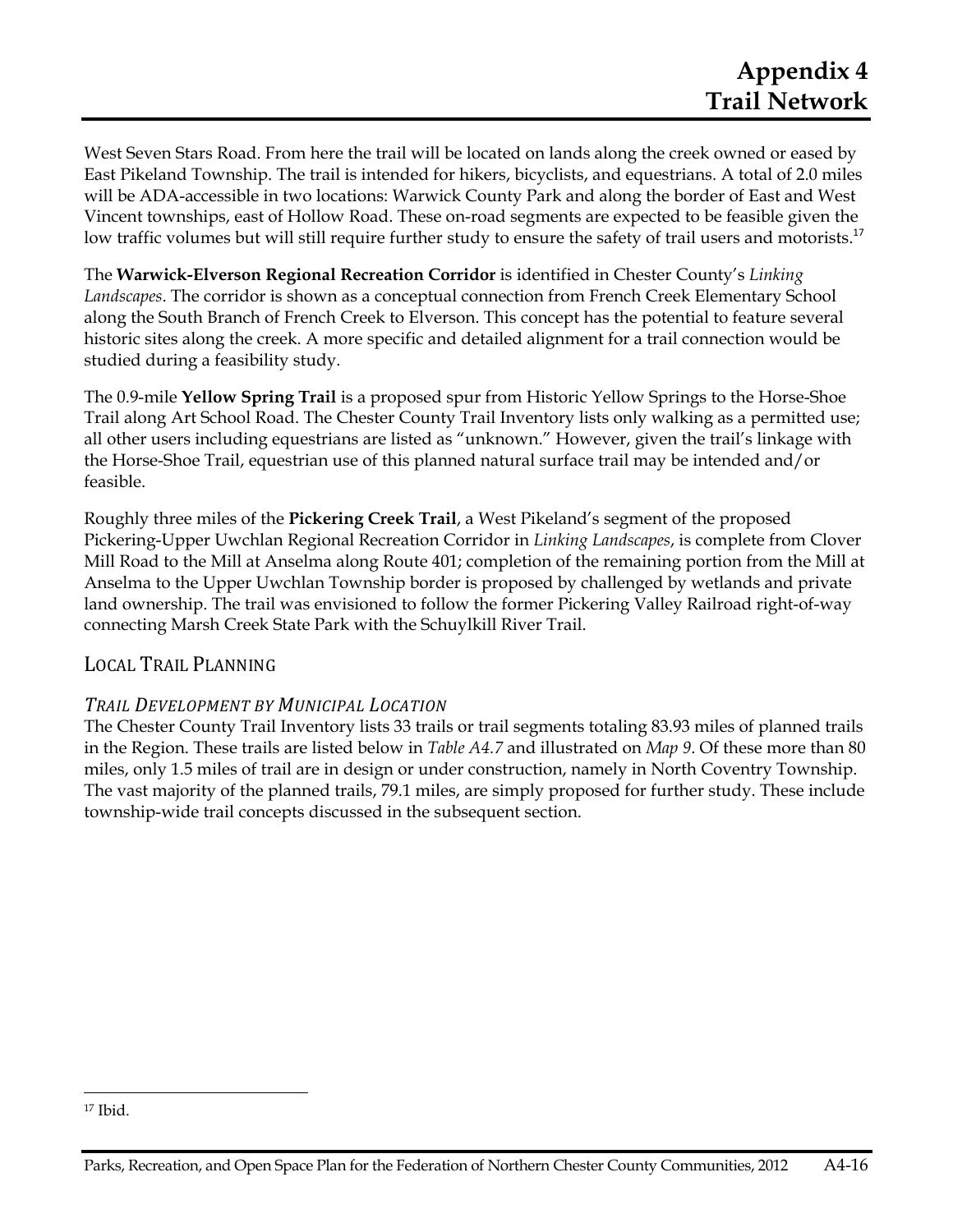#### **Trail Name Location and Owner Length (miles) Status Location Protected Open Space**  Coventry Lake Trail North Coventry 0.7 Design/Construction Homeowner's Association (HOA) Property No French Creek Trail East Pikeland 2.0 Design/ Construction Along creek on township-owned or eased land Yes Hanover Trail North Coventry 0.3 Design/Construction Along Stream Corridor No Hanover Trail **North Coventry** 0.3 Design/Construction Open Space No North Coventry Trail Network North Coventry 0.03 Design/Construction Coventry Woods Yes Rosewarne Link Trail North Coventry 0.2 Design/Construction Open Space/Along Roadways No Karl's Chestnut Hill Trail (Woody's Woods Trail Link) South Coventry 0.2 Design/ Construction Open Space Yes Pickering Creek Trail West Pikeland 1.0 Feasibility Study Along Stream Corridor Yes Bickel's Run Trail North Coventry 1.0 Proposed Open Space/Bickel's Run Park/Utility Rightof-Way (ROW) No Brandywine Trail West Vincent 2.1 Proposed Along Roadway No Coventry Woods Trail North Coventry 0.7 Proposed Coventry Woods Yes Cross Trail North Coventry 1.9 Proposed Open Space/Along Roadways No East Coventry Township Trail Network East Coventry 21.2 Proposed Along Stream Corridor No East Coventry Township Trail Network East Coventry 13.7 Proposed Along Utility ROW/Private Lands No French Creek Park Link North Coventry 1.0 Proposed Along Roadway Yes Hanover Meadows Park Trail North Coventry 0.3 Proposed Hanover Meadows Park No Hanover Trail North Coventry 0.7 Proposed Along Roadways/Open Space No Hanover Trail **North Coventry** 0.5 Proposed Along Roadway No Off-Road Pedestrian Trail East Vincent 1.2 Proposed Open Space No Phoenixville Crossing Trail (within subdivision) East Pikeland 0.3 Proposed Along Roadway No Pickering Hunt Trail East Pikeland 0.4 Proposed Open Space No Pottstown Reconnections Trail **North Coventry** 1.7 Proposed Along Roadways No Proposed Sidewalks East Vincent 3.7 Proposed Along Roadway No River Bend Park Trail North Coventry 0.2 Proposed River Bend Park Yes River Park Trail North Coventry 1.6 Proposed Open Space/Wooded Areas No Roadside Trail **East Vincent** 9.4 Proposed Along Roadway No Rural Walking Street East Vincent 3.9 Proposed Along Roadway No

#### **Table A4.7: Municipal Trails**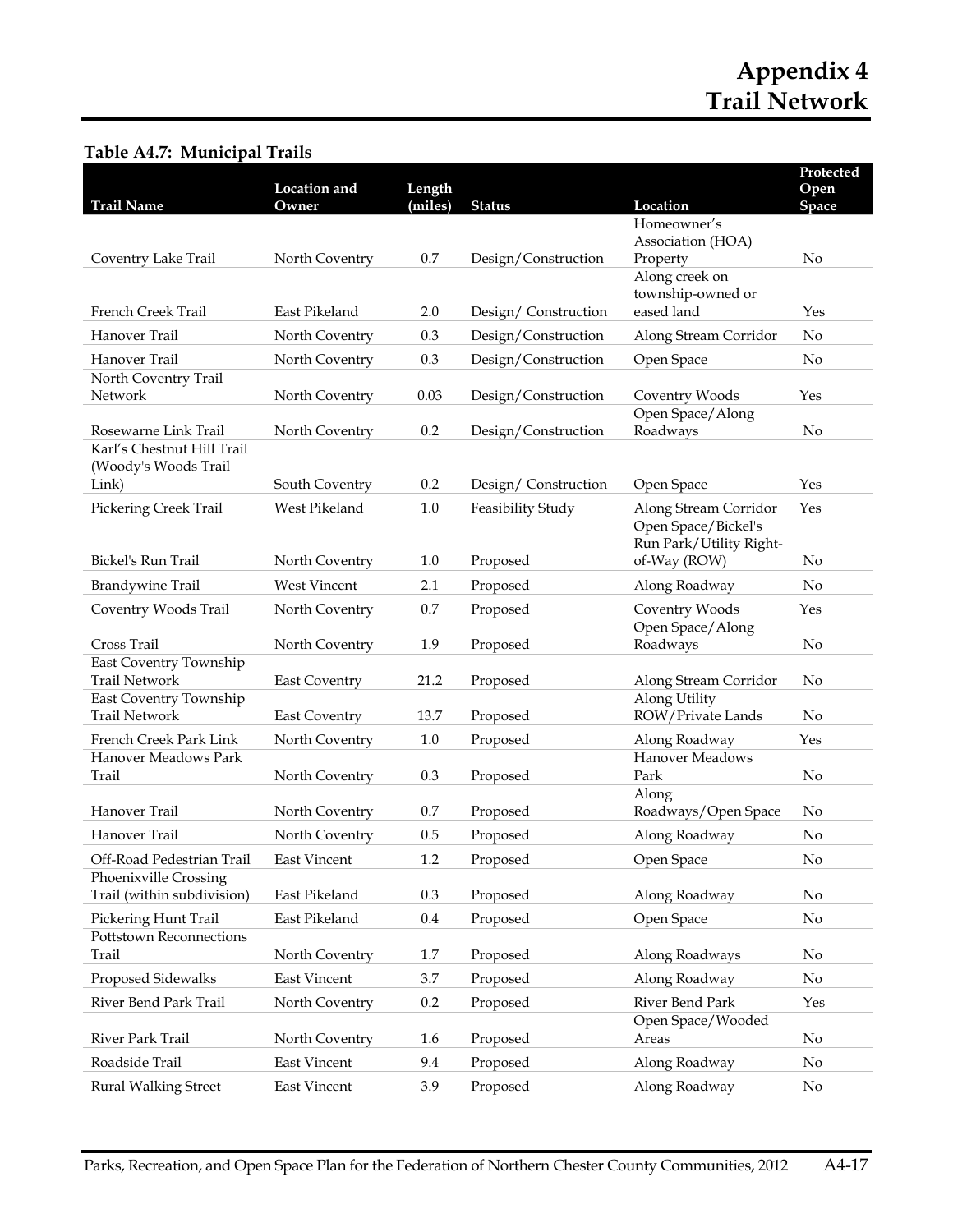# **Appendix 4 Trail Network**

| <b>Trail Name</b>        | Location and<br>Owner | Length<br>(miles) | <b>Status</b> | Location              | Protected<br>Open<br><b>Space</b> |
|--------------------------|-----------------------|-------------------|---------------|-----------------------|-----------------------------------|
| St. Peter's Warwick      |                       |                   |               |                       |                                   |
| County Park Connector    |                       |                   |               | Open Space/Along      |                                   |
| (French Creek Trail)     | Warwick               | 1.3               | Proposed      | Roadway               | No                                |
|                          |                       |                   |               | Open Space/Along      |                                   |
| Schuylkill River Trail   | North Coventry        | 0.7               | Proposed      | Roadway               | No                                |
| South Coventry Township  |                       |                   |               | Stream Corridor/Along |                                   |
| <b>Trail Network</b>     | South Coventry        | 1.6               | Proposed      | Roadway/Open Space    | No                                |
| Sowbelly Segment, French |                       |                   |               |                       |                                   |
| Creek Trail              | Phoenixville          | 0.3               | Proposed      | French Creek Corridor | No.                               |
|                          |                       |                   |               | Open Space/Along      |                                   |
| Western Loop             | <b>East Nantmeal</b>  | 10.0              | Proposed      | Roadway               | No                                |
| <b>Total Miles</b>       |                       | 84.13             |               |                       |                                   |

Source: Chester County Trail Inventory; Gannett Fleming, Inc.

These trails are universally intended for walkers and most will permit bicyclists. Only 10 are planned to permit equestrians. ADA accessibility is listed as "unknown" for these trails; if studied and constructed with public monies, these trails will have to meet ADA accessibility standards.

The Chester County Trail Inventory lists "along roadway" as the location for nearly half of these trails. The inventory does not specify if "along roadway" means on the road shoulder, on an improved widened shoulder, or some other meaning. Given that many of these roadways are heavily-used local roads, the proposal to use them as trail routes raises concern for the safety of trail users and motorists. Each of these "along roadway" trails should carefully study the physical conditions and use of the roadway as part of its feasibility and design studies.

#### *MUNICIPAL TRAIL NETWORK PLANNING*

The municipal trail networks vary greatly in expanse and development.

The **East Coventry Township Trail Network** proposes 34.9 miles of trail connections for walking and bicycling among the following features:

- along the Schuylkill River and Pigeon Creek and their tributaries.
- on-road and off-road connections between the East Coventry Elementary School, Ellis Woods and Towpath Parks, the Heyser, Faulk, and Wade Tracts, and the Maack property.
- along the PECO Energy utility corridor from the Bickel Run area of North Coventry Township to Stony Run in East Vincent Township.

The proposed trail network is a concept awaiting further evaluation and development. The corridors intersect at various points throughout the township, creating trail loops in a variety of sizes. Some of the trails end abruptly at roadways, the township boundary, or tributary headwaters. Further consideration of trail extensions and alignments should be given during the master planning phase of trail development to increase trail connectivity. Additional design and use criteria, such as ADA accessibility, intended users and suitability for equestrians, are not known.

The proposed 10-mile Western Loop Trail is the only mapped trail concept of the **East Nantmeal Township Trail Network** shown in the township's *1993 Open Space Plan*. The Western Loop is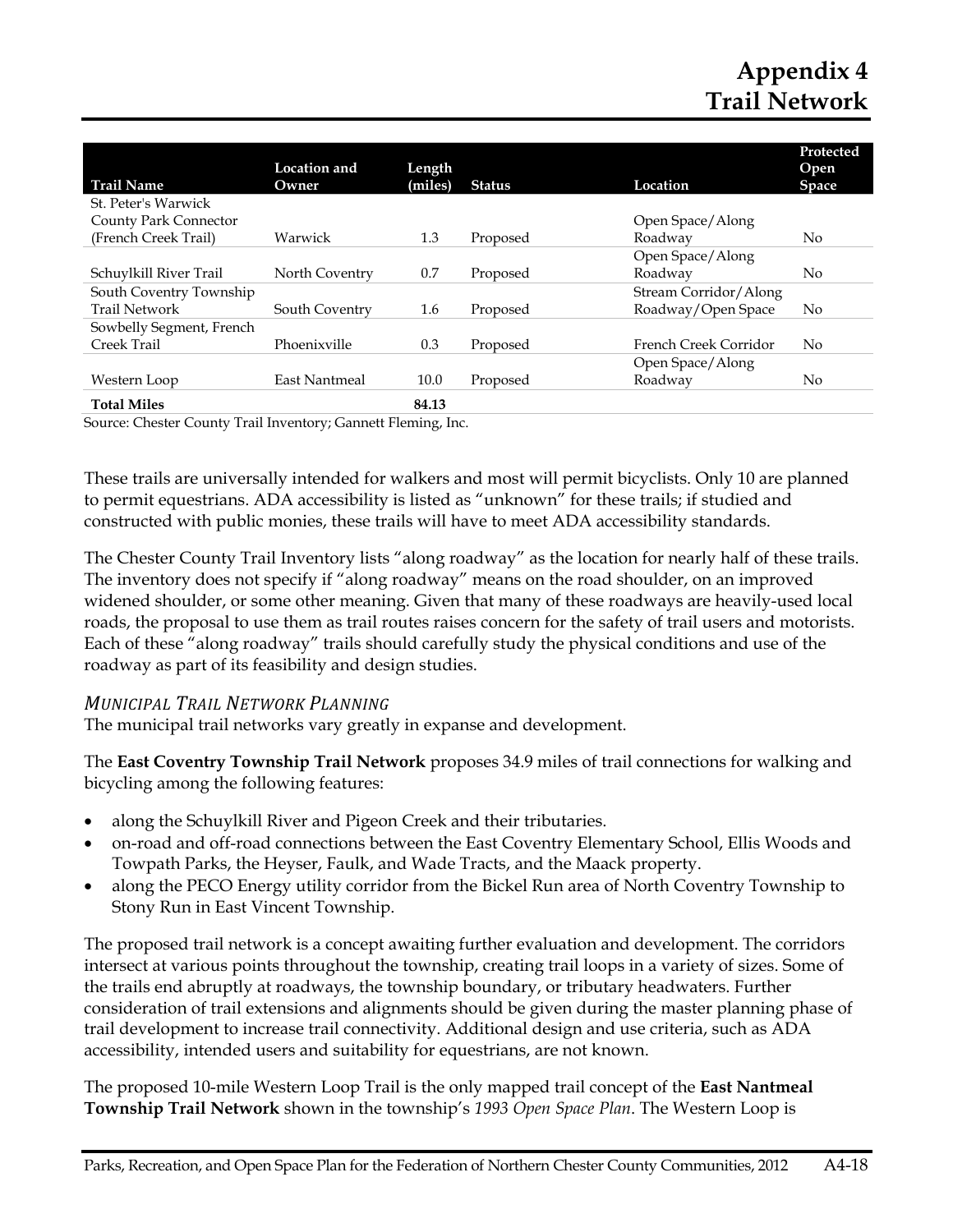proposed as a 10-mile on-road and off-road alignment through the rural landscape in the western portion of the township. Its route could give access to the French Creek and Stonewall Links Golf Courses.

An **East Pikeland Township Trail Network** was initially discussed in the township's *1993 Open Space, Recreation and Environmental Resources Plan*. As conceived, this ambitious network is intended to "give access to scenic areas and recreation facilities and provide a safe transportation system for pedestrians and bicyclists to move about the community." The network envisioned approximately 20 miles of trails, roadside ways, and footpaths through wilderness corridors for hiking, bicycling, and mountain biking, and horseback riding, as appropriate; only 2.7 miles of proposed trails are inventoried by Chester County. While land acquisition and trail construction for the French Creek Trail took priority, other

potential trail locations were not acquired or protected from development. The township is in the process of updating the trail network concept to the development pattern that has emerged since 1993.

The **East Vincent Trail Network** is an 18.2-mile system of roadside trail routes and bike lanes connecting neighborhoods with East Vincent Elementary School, Community Park on the Ridge, French Creek, and the Schuylkill River Trail. Bike lanes are proposed along PA Route 23 and Pughtown Road. Sidewalks are proposed along some roadside routes, while road shoulders would be used in other locations.

 The 26.8-mile **North Coventry Trail System** is a network of on- and off-road trail segments proposed to connect major neighborhoods and major destinations throughout the township. Township destinations include its parks, Coventry Woods, and the Schuylkill River Trail, as well as destinations beyond the township border, such as Pottstown, French Creek State Park and the larger Hopewell Big Woods region, and Woody's Woods. Major trails and trail segments include:

- A trail section from the north side of Coventry Woods to PA Route 724.
- A River Park Trail along the south side of the Schuylkill River from PA Route 724 to the Schuylkill River Trail at Route 100, providing access to River Bend Park.
- The Hanover Trail along Hanover Street, using sidewalks and passing through parkland before turning east into Bickel Run Park and heading south to Temple Road.
- The Kirlin Trail from the south side of Coventry Woods to PA Route 100 and the Hanover Trail.

Completed trails total 9.1 miles. Another 11.8 miles are proposed.

The *1996 South Coventry Township Comprehensive Plan* recommended a trail network in the township. This network would include trails from Woody's Woods to the Horse-Shoe Trail and French Creek Trail in Warwick County Park, bike lanes along PA Routes 23 and 100, designated bike routes along secondary roadways, and recreational trails along stream valleys throughout the township. This recommendation also encouraged the realignment of the Horse-Shoe Trail to ensure its permanent protection. Identified as the Woody's Woods Trail Link by Chester County, a volunteer has cleared and constructed 4.8 miles of the 5-mile Karl's Chestnut Hill Trail, connecting Coventry Woods and the North Coventry trail system to the Harmonyville Road entrance to Woody's Woods in South Coventry Township, on township-owned land. The final 02.-mile segment will be completed once a neighboring property owner's concerns are addressed. Only one other 1.6 mile trail of the township trail network has been inventoried by Chester County.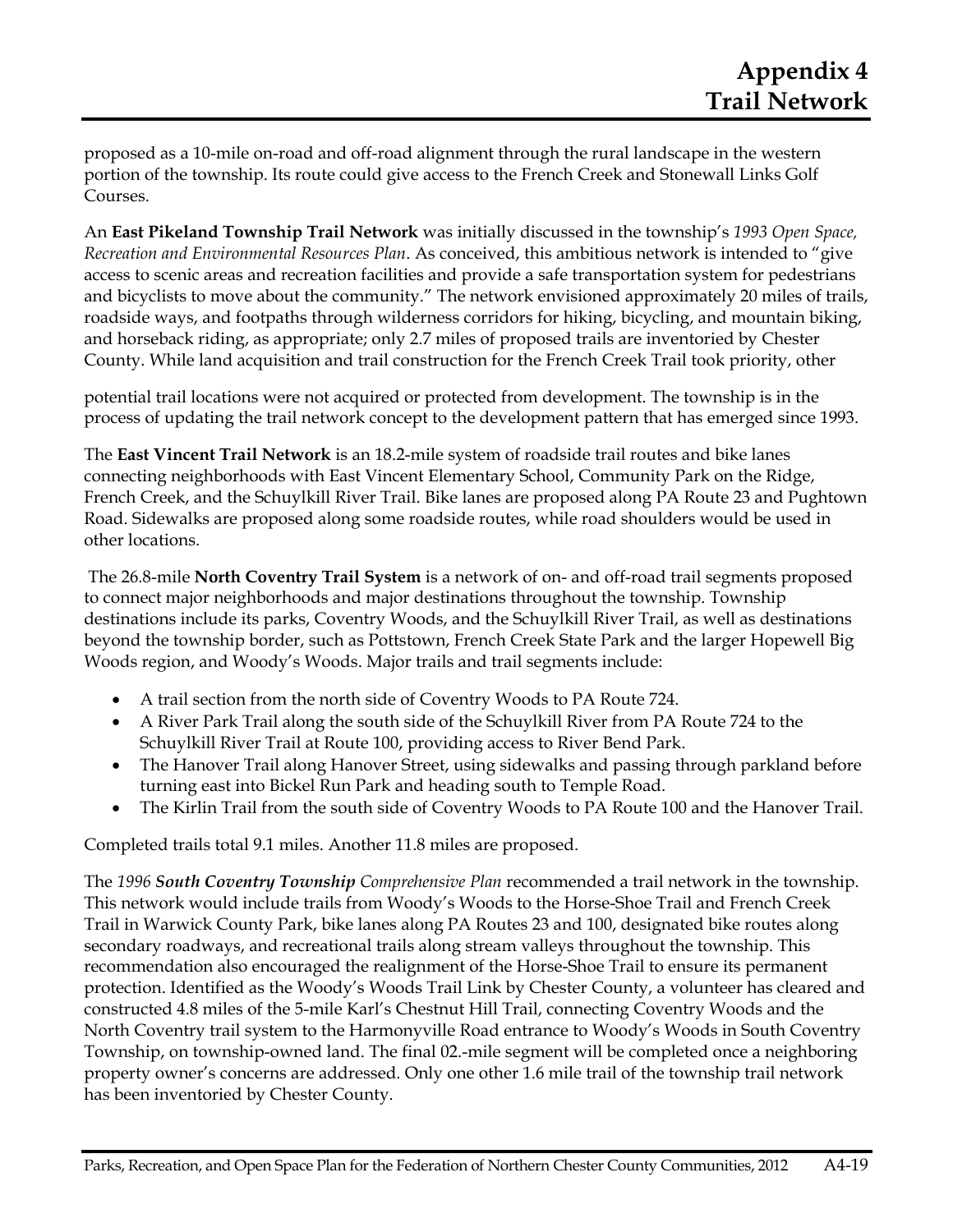The St. Peter's Warwick County Park Connector of the French Trail system is the only planned trail by **Warwick Township.** (Another 1.6 mile trail system is listed under Trails Planned by/for Private Entities.) However, the township's residents are well served by the numerous public trails on public and private conservation lands in the township. These trails include the Horse-Shoe Trail and trails at Hopewell Furnace NHS, French Creek State Park, Warwick County Park, State Game Lands 43, and Crow's Nest Preserve, as well as the proposed Boars Back Segment of the French Creek Trail and the French Creek Trail connector from St. Peters Village to Warwick County Park. The Warwick-Elverson Regional Recreation Corridor proposed in Chester County's *Linking Landscapes* may provide Warwick Township residents with yet another regional trail, if further studied and developed.

The *2010 West Pikeland Township Comprehensive Plan* outlines trails and greenways in its parks, recreation and open space plan. It acknowledges the abundant private or social trails that require landowner permission for use. No planned trails in the township have been inventoried by Chester County.

The **West Vincent Township Trail Network** currently comprises a few disparate trails and the Horse-Shoe Trail. A half-mile walking and bicycling trail and a mile-plus multi-use (hiking and equestrian) trail are located in the Weatherstone development. A 1.4 miles unimproved multi-use perimeter trail exists on the township-owned Griffith Farm. Another half-mile walking and bicycling trail is located in Andrew Evans Park. In addition, the West Vincent Land Trust and French and Pickering Creeks Conservation Trust hold several public access trail easements on private lands. A realignment of the Horse-Shoe Trail is proposed in the township between Birch Run and Jaine Lane. A 2.1-mile extension of the Brandywine Trail to the Horse-Shoe Trail was proposed along St. Andrews Lane and Birch Run Road in the township's 1992 Open Space and Recreation Plan. An effort is currently underway to identify on-road routes suitable for bicycling in the township.

#### *TRAIL PLANNING BY PRIVATE OR VARIED PUBLICPRIVATE OWNERS*

The Chester County Trail Inventory identifies another eight trails totaling 13.1 miles as planned by/for various private owners. Homeowners associations—both in North Coventry Township—are expected to own and maintain two of these planned trails. In two other cases, a private owner is expected to remain in place as owner/maintainer. The other six planned trails have various owners. Half of these trails are located in protected open space. These trails are listed below in *Table A4.8* and illustrated on *Map 9*.

Two of these trails are in design or under construction: the Boars Back Segment of the French Creek Trail in Warwick Township, and the Temple Estates Trail in North Coventry Township. All others have simply been proposed. All 10 trails are intended to permit walkers, eight are planned to permit bicyclists, and seven will permit leashed pets. None of these planned trails are known to permit equestrians.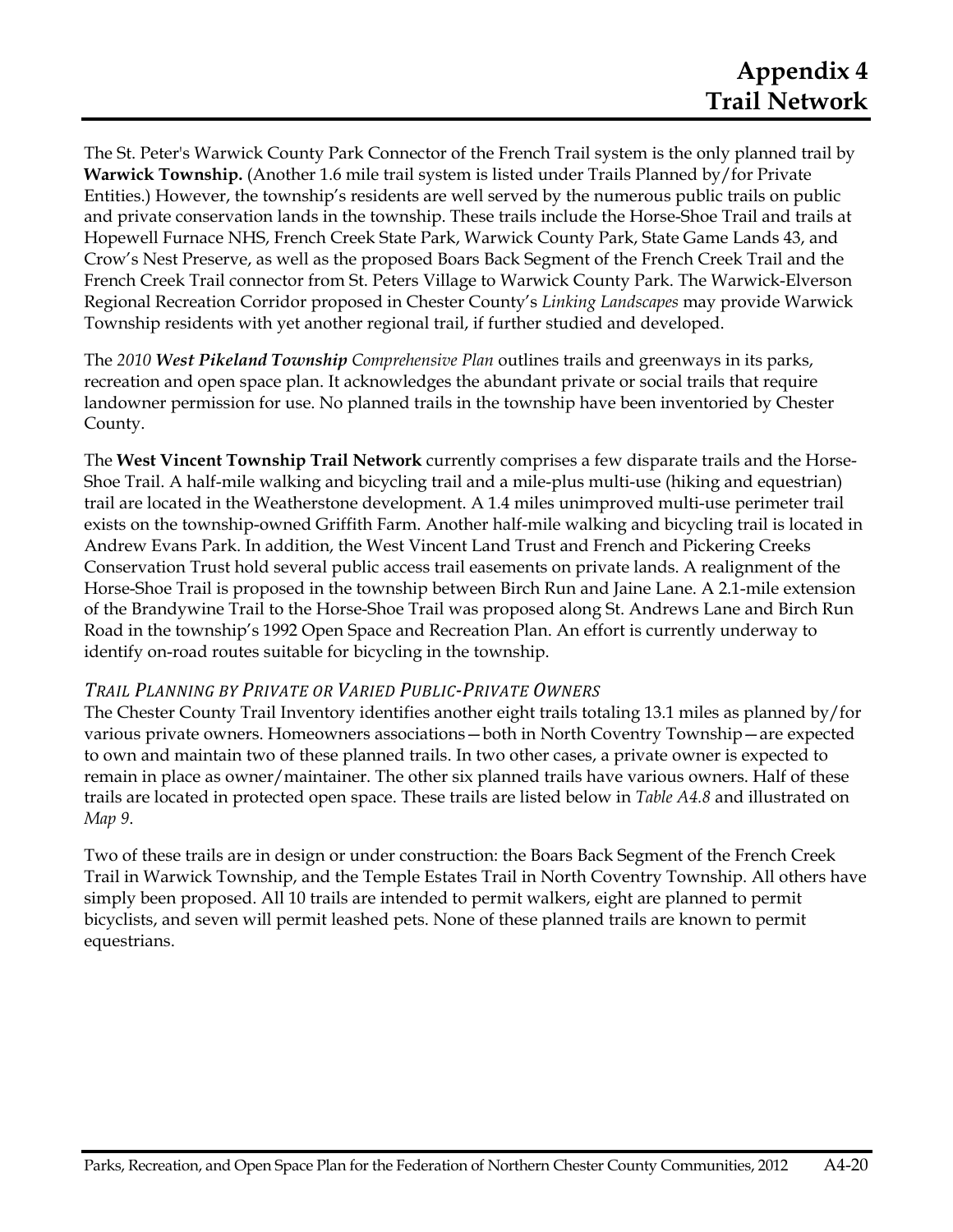#### **Table A4.8: Trails Planned by/for Private Entities**

| <b>Trail Name</b>                      | <b>Status</b> | Length<br>(miles) | Walking | Bicycling | Equestrian | ADA | Pets | Owner      | Protected<br>Open<br><b>Space</b> |
|----------------------------------------|---------------|-------------------|---------|-----------|------------|-----|------|------------|-----------------------------------|
|                                        | Design/       |                   |         |           |            |     |      |            |                                   |
| Boars Back Segment, French Creek Trail | Construction  | 2.0               | P       | P         | P          | U   | P    | Various    | Yes                               |
|                                        | Design/       |                   |         |           |            |     |      |            |                                   |
| Temple Estates Trail                   | Construction  | 0.3               | Ρ       | P         | U          | U   | P    | <b>HOA</b> | No.                               |
| Boars Back Segment, French Creek Trail | Proposed      | 1.8               | Ρ       | P         | P          | U   | P    | Various    | Yes                               |
| Kensworth Association Trail            | Proposed      | 0.9               | Ρ       | P         | U          | U   | U    | <b>HOA</b> | Yes                               |
| Kirlin Trail                           | Proposed      | 0.6               | P       | P         | P          | U   | P    | Private    | Yes                               |
| North Coventry Trail Network           | Proposed      | 6.2               | P       | P         | P          | U   | P    | Various    | N <sub>o</sub>                    |
| Warwick Township Trail Network         | Proposed      | 1.3               | P       | P         | P          | U   | P    | Various    | Yes                               |
| Total                                  |               | 13.1              |         |           |            |     |      |            |                                   |

P – Permitted; R – Restricted; U – Unknown

Source: Chester County Trail Inventory; Gannett Fleming, Inc.

### OTHER IDENTIFIED TRAIL OPPORTUNITIES

#### *ADDITIONAL EQUESTRIAN TRAILS*

Within the Region and the larger Hopewell Big Woods region, there is privately-owned infrastructure for horseback riders, including stables and horse farms. Examples include:

- Ryerss Home for Aged Equines in Coventryville
- Sheeder Mill Horse Farm, open to public riding
- Spring Creek Farm in East Coventry
- Clearview Stable, a full-service equestrian facility in Chester Springs
- Pen-Y-Bryn Equestrian Center Ltd. in Birchrunville
- Journey's End Farm in East Nantmeal
- Wyndsor Farm in Elverson, a full-service boarding and training facility
- Magic Hill Farm in Douglassville, a horse training farm
- Horse Spa Products, a horse equipment store in Elverson

Some of these properties may provide the opportunity to develop additional equestrian trails. At a larger scale, this concentration of equestrian destinations and services could be viewed as an opportunity to bring services and trail planners together and to market the Region to horse-lovers.

#### *A REGIONAL TRAIL LOOP*

The Schuylkill River Trail and French Creek Trail, along with the Horse-Shoe Trail, are major east-west "spines" through the Hopewell Big Woods that are anticipated to connect with north-south trails currently under development in the Region and southern Berks County. These trails could form a **Hopewell Big Woods Trail Loop** of about 30 miles through the Hopewell Big Woods, allowing communities and visitors access to a remarkable variety of recreational activity options. The loop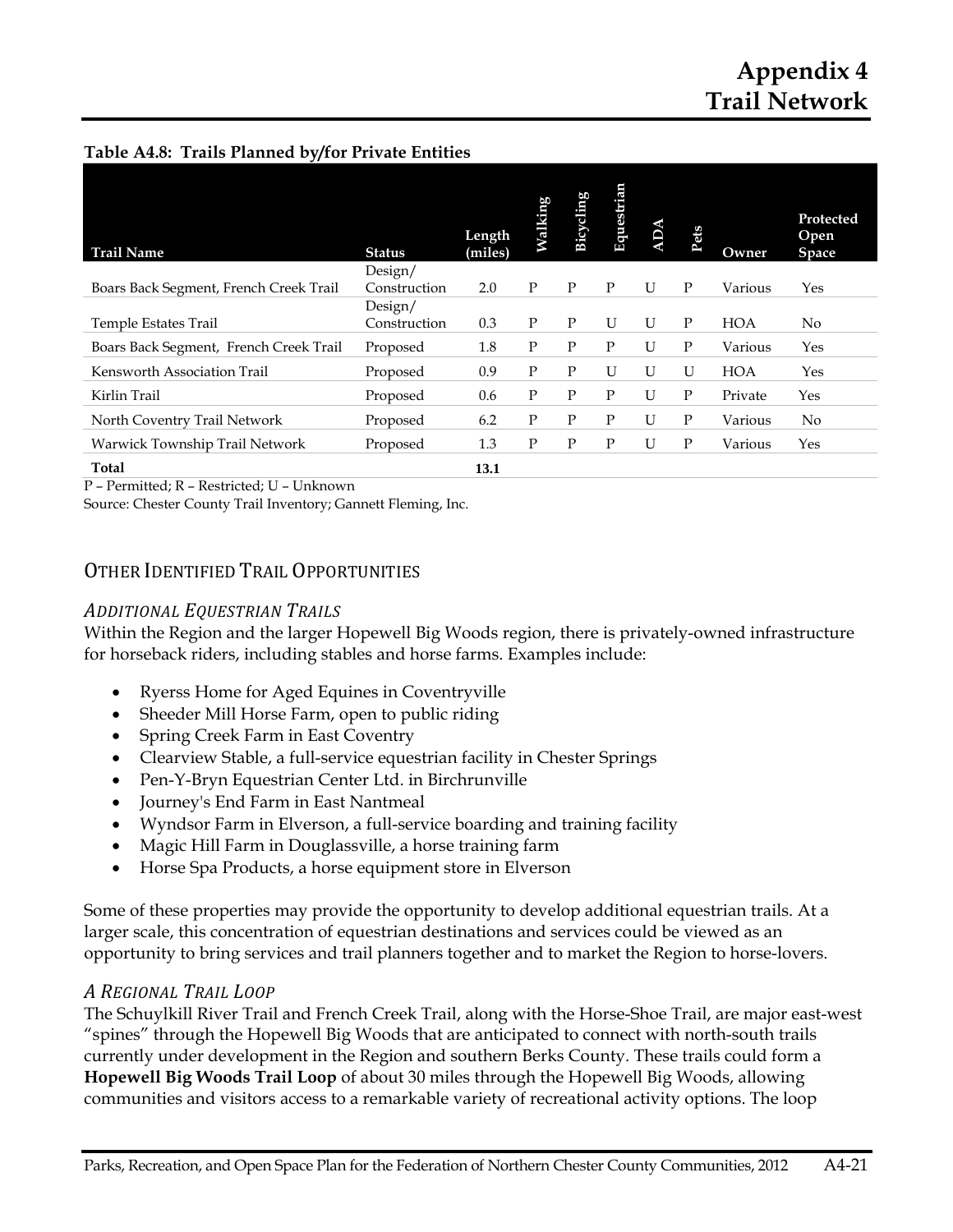would provide a systematic way to experience all the Hopewell Big Woods has to offer, and an understanding and appreciation of natural and cultural resources through interpretive programming.

### *VOLUNTARY ACCESS TO AGRICULTURAL SECURITY AREAS*

Viewing protected open space from the public right-of-way provides an opportunity for appreciation of the large-scale landscape. It does not however afford the public a more intimate experience with nature. In a few cases, landowners have been willing to allow the public access to their property to view the natural vegetation and wildlife more closely. To date, landowners with an agricultural easement on their property have been prohibited from granting public access for passive recreational use, i.e., trail use, by strict interpretation of the Agricultural Area Security Law.

In 2008, House Bill 2524 was introduced to amend the Agricultural Area Security Law enacted June 30, 1981 (P.L.128, No.43) to allow "the granting of rights-of-way by the owner of the subject land in and through the land for trails for non-motorized use," under the following conditions (Section 14.1.(c)(9)):

- the portion of land does not exceed 20 feet in width,
- the portion of land is used as a trail for non-motorized passive recreational use,
- the portion of land is available to the public for use without charge,
- the use of the portion of land as a trail shall not convert land which is devoted primarily to agricultural production or commercial equine activity, and
- if the owner of land subject to an agricultural conservation easement permits or authorizes the use of a portion of the subject land for a trail, the owner may enter into an agreement with a local government unit or an eligible nonprofit entity permitting or authorizing its use of the portion of land as a trail. The agreement shall be recorded with the county recorder of deeds.

The bill was subsequently referred to the Committee on Agricultural and Rural Affairs.

This prohibition of agriculturally-eased land for non-motorized passive recreation use was raised again during the preparation of *Pennsylvania Outdoors: The Keystone for Healthy Living, the 2009-2013 Statewide Comprehensive Outdoor Recreation Plan*. Finding value in recreational opportunities on state lands and state-funded private lands, PA DCNR developed Recommendation 4.4. Action Step C:

Work with Department of Agriculture to identify ways to incorporate hiking trails and rails-to-trails on lands under permanent agricultural preservation easements. Review easements and easement policy to determine potential options.

Suggested implementation partners included: Pennsylvania Department of Agriculture (PDA), counties, DCNR, trail groups, Farm Bureau, Penn State Cooperative Extension, and Pennsylvania Land Trust Association (PALTA). No action or progress has been publicly reported, though trail groups, like the French and Pickering Creeks Conservation Trust, remain hopeful that progress can be made under the new Governor Corbett Administration.

### *MANDATORY DEDICATION OF PARKLAND FOR TRAILS*

A review of municipal ordinances for mandatory dedication of parkland requirements demonstrates that several municipalities recognize trails as an appropriate facility for passive parkland and open space but include no specific standards for trail facilities. Provisions in East Coventry Township, East Vincent Township, and South Coventry Township subdivision and land development ordinances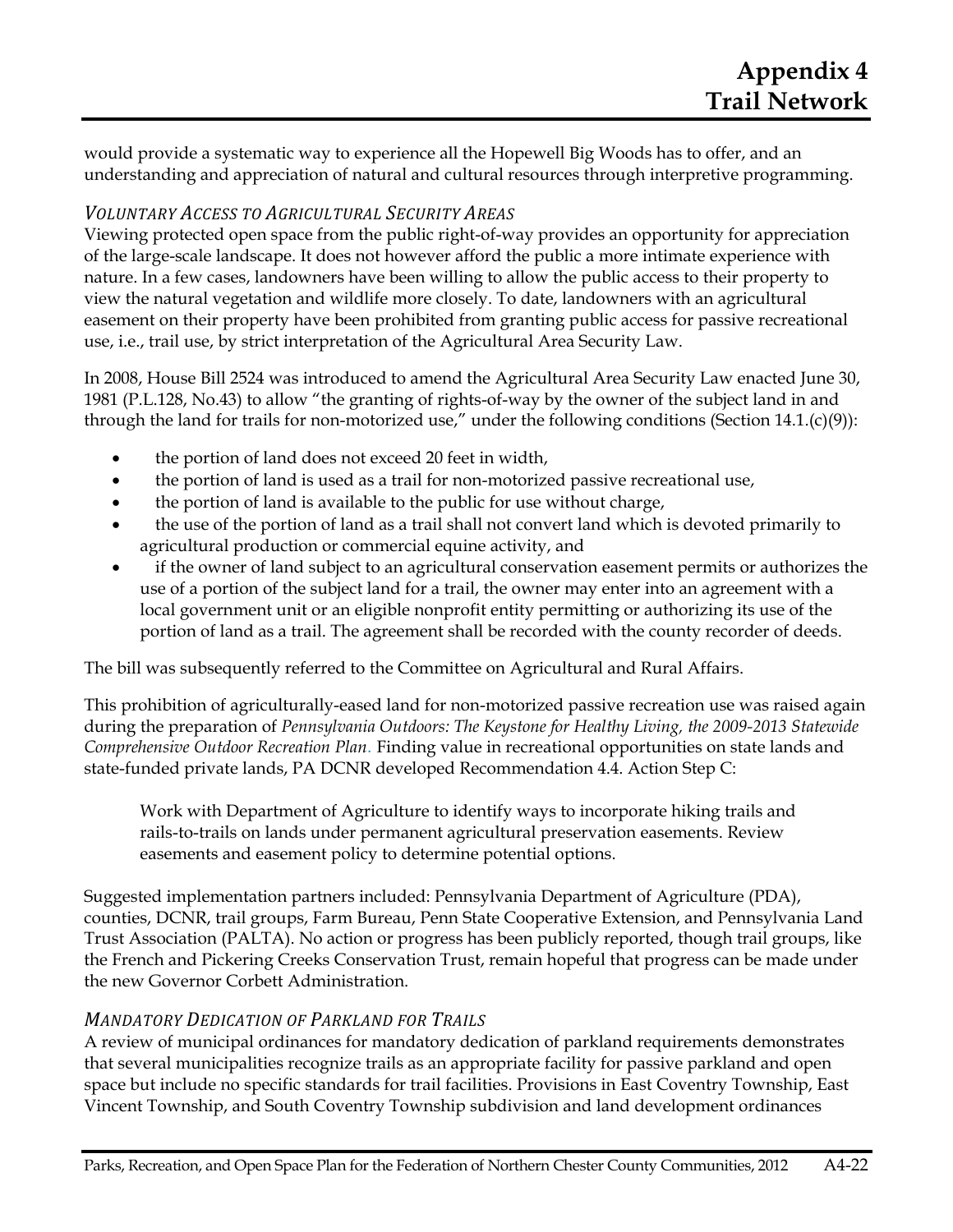specially mention trails or pedestrian pathways as rationale for connecting passive recreation and open space. North Coventry Township lists "existing trails connecting the tract to other locations in the Township" as one of its prioritized resources to be incorporated into protected open space to the greatest extent possible. West Vincent Township's provisions also support continued use of existing trails on the proposed development tract. East Vincent Township and North Coventry Township specifically mention trails as a suitable use for new parkland areas that do not meet the municipal parkland configuration standards. Only East Pikeland Township's provisions incorporate standards for trail design, construction, maintenance, and dedication.

# ANALYSIS OF TRAIL NETWORKS AND POTENTIAL

### EXISTING TRAILS, PATHS, AND NETWORKS

- 1. The Region offers more than one hundred miles of land and water trails. There are 69 existing trails or paths totaling 82.2 miles on county, municipal and private parklands in the Region. Additional named trails at Hopewell Furnace National Historic Site (NHS) and French Creek State Park, the Horse-Shoe Trail, and public-use trails on private lands not currently inventoried by Chester County raise the total to 99.4 miles of existing trails. One water trail, the Schuylkill River Water Trail, offers 18.7 miles of river excursion.
- 2. There is at least one existing public-use trail or path in every municipality. These include walking paths within parks, neighborhood sidewalk systems, and routes, such as the Horse-Shoe Trail.
- 3. Municipal and private public-use trails offer a wide range of lengths, ranging from five-mile trails in Coventry Woods and Woody's Woods to more than a dozen trails or trail segments under onequarter mile. These trails average 1.5 miles in length.
- 4. Existing trail networks, interconnecting multiple trail segments, are limited to the larger public parks and preserves. Almost 45 miles of named trails (plus many more unnamed segments) are interconnected among Hopewell Furnace NHS, French Creek State Park, and Crow's Nest Preserve. Warwick County Park and Welkinweir both hosts internal loop trails as well as segments of the Horse-Shoe Trail. Serving as trailheads to multi-trail networks, *The Hopewell Big Woods Trails and Recreation Concept Plan* suggests that Crow's Nest Preserve and Welkinweir could become hubs for information on regional recreational facilities, specifically trails, and information on visitor services.
- 5. Four regional (multi-municipal) trails that will pass through the Region are under development: the Schuylkill River Trail, the French Creek Trail, the Pickering Creek Trail, and the Brandywine Trail. Upon completion, the Schuylkill River Trail and the French Creek Trail will both provide northwest-southeast travel routes. Interconnection of the Schuylkill River Trail and French Creek Trail, along with the Horse-Shoe Trail and local trails could form a Hopewell Big Woods Trail Loop of about 30 miles, creating a significant trail destination. The Pickering Creek Trail is completed through most of West Pikeland Township and planned through East Pikeland into Charlestown Township. The Brandywine Trail has a north-south orientation between the Horse-Shoe Trail and Marsh Creek State Park.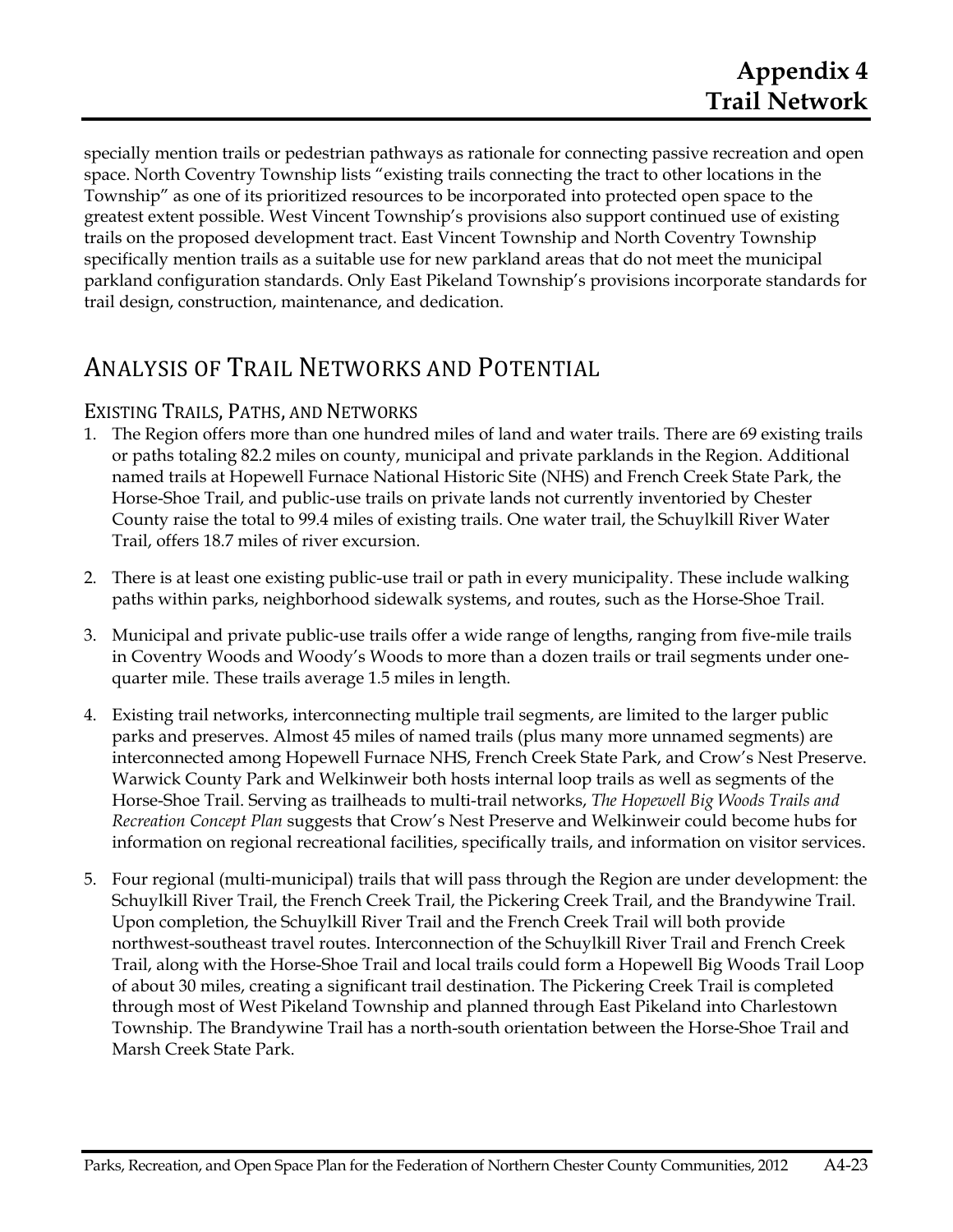- 6. Sidewalks in the Region are extremely limited, offering no significant linkages between home and recreational destinations—except in the vicinity of Kenilworth Park and Riverside Park in North Coventry.
- 7. The Region offers 29.2 miles of off-road bicycling routes for beginner and intermediate bicyclists. Most of these are hard-surfaced trails suitable for the beginner and recreational bicyclists who prefer or require separation from motor vehicles.
- 8. The Region offers 34.3 trail miles in eight locations for equestrians. Roughly half of this mileage is the Horse-Shoe Trail. Trails at Crow's Nest Preserve, Warwick County Park, and Coventry Woods comprise the majority of the remaining public trail mileage for equestrian use.
- 9. The Horse-Shoe Trail is recognized by Chester County as a recreation resource but not as publicuse trail, due to its non-public ownership. The Horse-Shoe Trail Conservancy is seeking to secure easements and address liability concerns on private property to make the trail truly open to the public, and remove any segments that are still on-road.
- 10. Multi-use trails reportedly lack facilities and amenities for permitted trail users; trails that permit equestrians are especially lacking in these areas. Vehicular parking is limited at municipal and private trailheads, and restrooms, drinking water, bike parking, and public phones are generally not available. Trash/recycling receptacles are also limited, though several sites have pack-it-in, pack-it-out policies. Horse trailer parking is limited to French Creek State Park (South Entrance Road, Berks County) and Welkinwier. Inappropriate trail surfaces for horses where they are permitted have also been reported as a concern. Mounting blocks for horseback-riders to mount and dismount their horses at the trailhead and at regular intervals along the trails, are also absent, discouraging clean up after their horses. The Hopewell Big Woods Trails and Recreation Concept Plan suggests that improvements to parking areas, such as bike parking, a horse trailer parking area and/or hitching posts and a watering trough, as well as trail maps and brochures, could better support users of existing and proposed equestrians trails. Access to running water to rinse horse hooves and minimize the transfer of invasive species has been suggested.
- 11. Trailhead identification signage and trail blazes are also lacking. Signage along the Schuylkill River has been coordinated by the Schuylkill River Greenway Association and may provide a model for recreational signage throughout the Region.
- 12. None of the trails in the Region are specifically ADA-accessible. Given the importance of trails as a means to experience the natural and cultural significance of the Region, accessible trail opportunities should be considered.
- 13. Along the more than 18 miles of riverfront in the Region, there are two public access/landings to the Schuylkill River Water Trail: the Hanover Street Boat Ramp and the Towpath Park Boat Ramp. The next access point is located in Spring City. A third boat ramp is proposed in the Region at the Schuylkill River trailhead at Parker Ford.
- 14. Trails and paths on private lands are not well known by residents, according to the 2010 public opinion survey.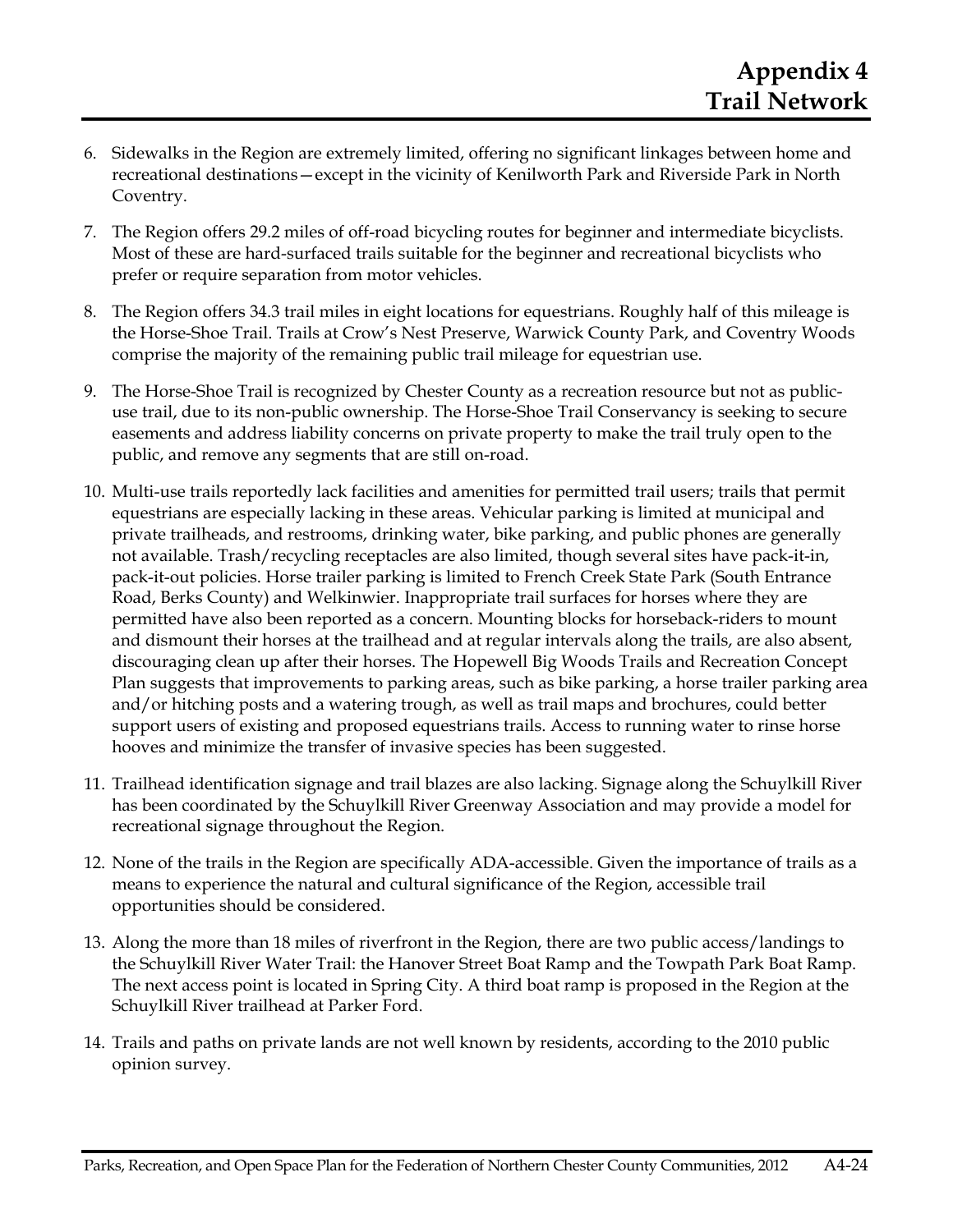- 15. There are no running trails for equestrians and their horses. Interest in such trails is reportedly growing.
- 16. There are many miles of social trails in the Region. Some residents would like to see social trails permanently protected so that the trails remain in place even as property owners change. Others prefer to keep these routes private.

### TRAIL NETWORK PLANNING

- 17. There are 52 planned trails or trail segments totaling 122.9 miles in the Region; 127.3 miles with recent updates. These planned trails include 60.0 miles of trails in design or under construction and 22.2 miles of trail under feasibility study; most of these segments are part of the Schuylkill River Trail and the French Creek Trail. Another 45.13 miles of trail is proposed for future study and development.
- 18. If proposed trails in the eastern municipalities were found to be feasible and developed, most residents would have access to a trail within two miles of their home, possibly less. However, not all trails will be feasible.
- 19. The level of detail, practicality, and development in municipal trail network planning varies widely across the nine municipalities. Nearly all municipalities have considered locations and linkages for such a system. All are challenged to connect dispersed destinations and no significant population center within a single township. Many proposed trail and path locations are "lines on a map" with little to no consideration of physical or political feasibility. Only East Pikeland, North Coventry, and West Pikeland have advanced these concepts to feasibility study and design/construction.
- 20. Municipal trail networks have focused on connections within each township with little to no linkages to destinations beyond each jurisdiction. For example, a trail along Pigeon Creek is proposed by East Coventry Township but not proposed for the North Coventry Township trail system. The hubs and spokes approach to trail planning has been limited.
- 21. There are two proposed trail concepts in southern Warwick Township and East Nantmeal Township. The Warwick-Elverson Regional Recreation Corridor listed in Chseter County's *Linking Landscapes* could provide a trail along this municipal border. The proposed Western Loop in East Nantmeal suggests that other loop trails may be considered. Connections among Nantmeal Village, Welkinweir, French Creek Elementary School, the Horse-Shoe Trail, and Ludwig's Corner in West Vincent Township should be considered.
- 22. Off-road bicycling trails could total more than 100 miles as more trails are studied and constructed. Of the 127.3 miles of known planned trails, 80.5 miles will permit bicycling on paved surface trails and some dirt and compacted surface trails.
- 23. Trails that permit equestrians could total 57.5 miles, as another 23.4 miles of trail is planned for equestrian use. More than fifteen miles of equestrian trails will be added to the North Coventry Trail Network. Nearly two miles of the proposed Schuylkill River Trail and nearly four miles of the Boars Back Trail will be open to equestrian use.
- 24. ADA accessibility is listed as "unknown" for nearly all planned trails and "along roadway" as the location for nearly half of the planned trails. Given that many of the "along roadway" locations are